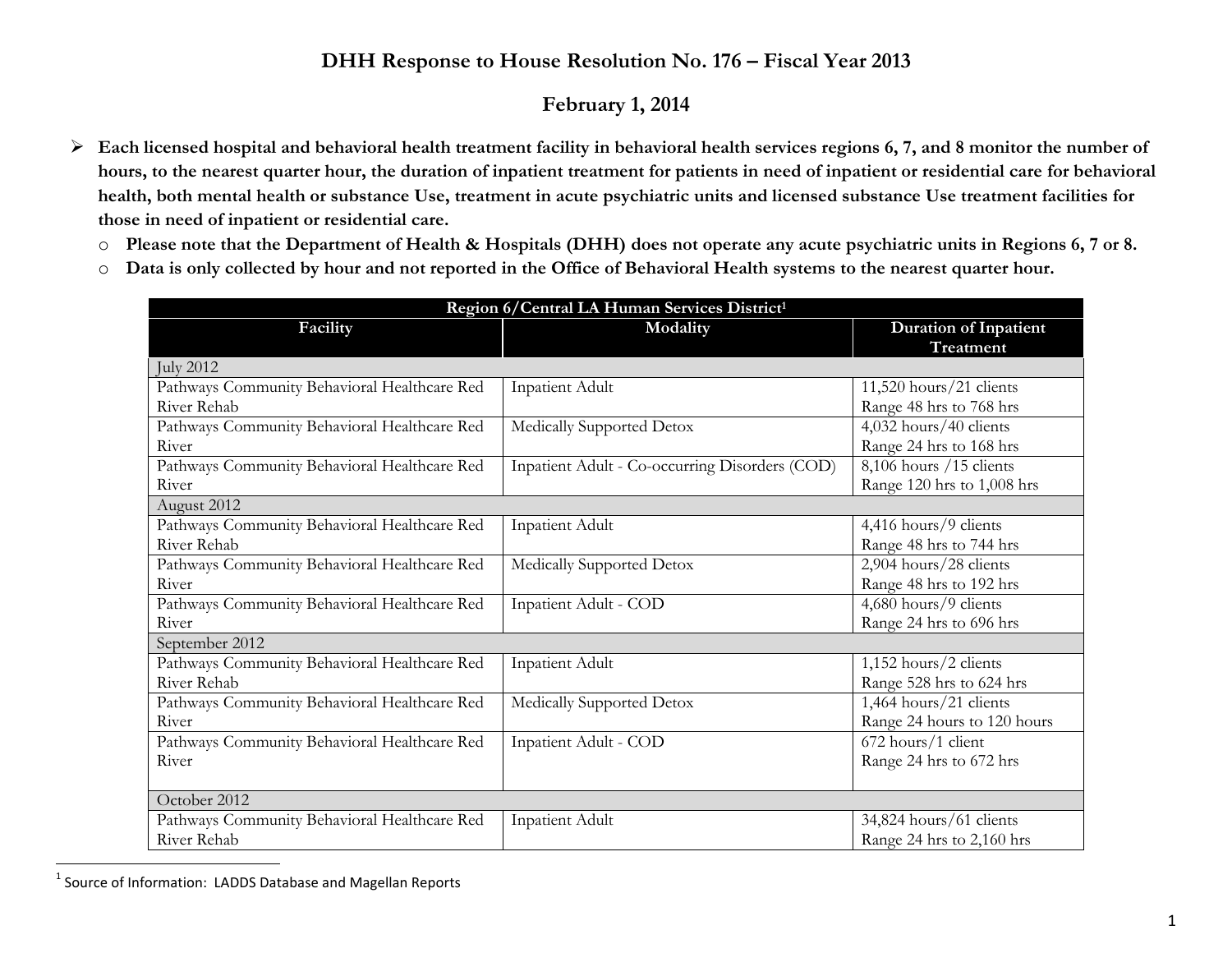| Pathways Community Behavioral Healthcare Red | Medically Supported Detox | 5,352 hours/61 clients    |
|----------------------------------------------|---------------------------|---------------------------|
| River                                        |                           | Range 24 hrs to 144 hrs   |
| Pathways Community Behavioral Healthcare Red | Inpatient Adult - COD     | 19,128 hours/33 clients   |
| River                                        |                           | Range 24 hrs to 960 hrs   |
| November 2012                                |                           |                           |
| Pathways Community Behavioral Healthcare Red | <b>Inpatient Adult</b>    | 22,218 hours/38 clients   |
| River Rehab                                  |                           | Range 24 hrs to 1,872 hrs |
| Pathways Community Behavioral Healthcare Red | Medically Supported Detox | 4,608 hours/44 clients    |
| River                                        |                           | Range 24 hrs to 216 hrs   |
| Pathways Community Behavioral Healthcare Red | Inpatient Adult - COD     | 17,136 hours/27 clients   |
| River                                        |                           | Range 96 hrs to 768 hrs   |
| December 2012                                |                           |                           |
| Pathways Community Behavioral Healthcare Red | <b>Inpatient Adult</b>    | 25,224 hours/41 clients   |
| River Rehab                                  |                           | Range 24 hrs to 672 hrs   |
| Pathways Community Behavioral Healthcare Red | Medically Supported Detox | 2,424 hours/21 clients    |
| River                                        |                           | Range 24 hrs to 336 hrs   |
| Pathways Community Behavioral Healthcare Red | Inpatient Adult - COD     | 17,664 hours/36 clients   |
| River                                        |                           | Range 24 hrs/840 hrs      |
| January 2013                                 |                           |                           |
| Pathways Community Behavioral Healthcare Red | <b>Inpatient Adult</b>    | 45,456 hrs/60 clients     |
| River Rehab                                  |                           | Range 72 hrs to 7,704 hrs |
| Pathways Community Behavioral Healthcare Red | Medically Supported Detox | 46,128 hrs/101 clients    |
| River                                        |                           | Range 24 hrs 1,632 hrs    |
| Pathways Community Behavioral Healthcare Red | Inpatient Adult - COD     | 15,912 hrs/28 clients     |
| River                                        |                           | Range 24 hrs to 1,056 hrs |
| <b>CENLA Gateway Adolescent Treatment</b>    | Residential               | 360 hrs/2 clients         |
|                                              |                           | Range 48 hrs to 312 hrs   |
| February 2013                                |                           |                           |
| Pathways Community Behavioral Healthcare Red | Inpatient Adult           | 34,200 hrs/55 clients     |
| River Rehab                                  |                           | Range 48 hrs to 912 hrs   |
| Pathways Community Behavioral Healthcare Red | Medically Supported Detox | $6,456$ hrs/53 clients    |
| River                                        |                           | Range 24 hrs to 264 hrs   |
| Pathways Community Behavioral Healthcare Red | Inpatient Adult - COD     | 17,760 hrs/32 clients     |
| River                                        |                           | Range 24 hrs to 840 hrs   |
| CENLA Bridge Half Way House                  | Residential               | $2,040$ hrs/ 3 clients    |
|                                              |                           | Range 96 hrs to 1,200 hrs |
|                                              |                           |                           |
| <b>CENLA Gateway Adolescent Treatment</b>    | Residential               | 792 hrs/2 clients         |
|                                              |                           | Range 24 hrs to 432 hrs   |
| March 2013                                   |                           |                           |
| Pathways Community Behavioral Healthcare Red | <b>Inpatient Adult</b>    | 30,720 hrs/60 clients     |
| River Rehab                                  |                           | Range 24 hrs to 768 hrs   |
| Pathways Community Behavioral Healthcare Red | Medically Supported Detox | $6,816$ hrs/64 clients    |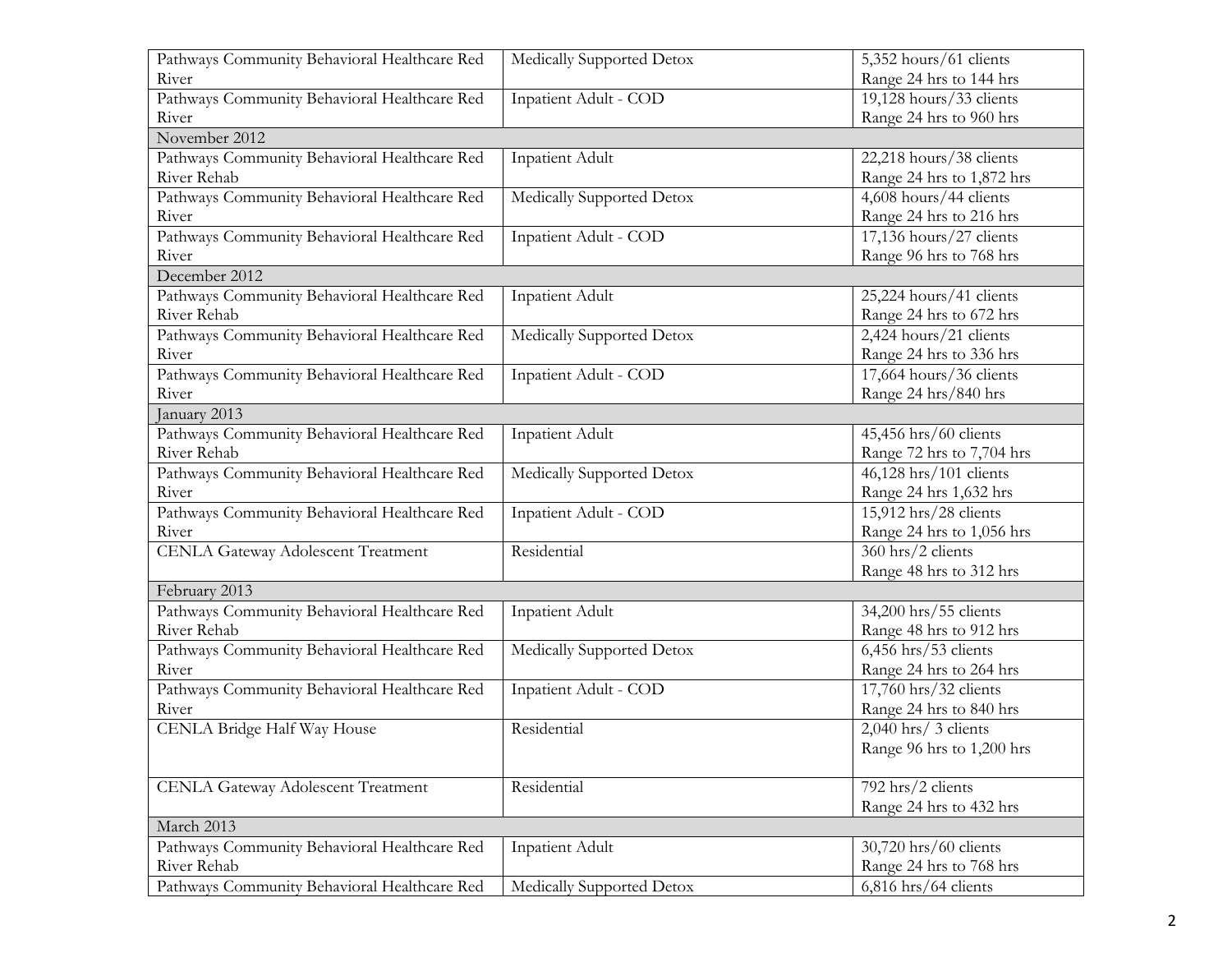| River                                        |                           | Range 24 hrs to 168 hrs              |
|----------------------------------------------|---------------------------|--------------------------------------|
| Pathways Community Behavioral Healthcare Red | Inpatient Adult - COD     | 5,256 hrs/14 clients                 |
| River                                        |                           | Range 24 hrs to 696 hrs              |
| CENLA Bridge Half Way House                  | Residential               | 2,400 hrs/3 clients                  |
|                                              |                           | Range 24 hrs to 1,464 hrs            |
| <b>CENLA Gateway Adolescent Treatment</b>    | Residential               | $672$ hrs/1 client                   |
|                                              |                           | Range 24 hrs to 672 hrs              |
| April 2013                                   |                           |                                      |
| Pathways Community Behavioral Healthcare Red | Inpatient Adult           | 33,216 hrs/63 clients                |
| River Rehab                                  |                           | Range 24 hrs to 960 hrs              |
| Pathways Community Behavioral Healthcare Red | Medically Supported Detox | 5,976 hrs/54 clients                 |
| River                                        |                           | Range 24 hrs to 216 hrs              |
| Pathways Community Behavioral Healthcare Red | Inpatient Adult - COD     | 22,440 hrs/28 clients                |
| River                                        |                           | Range 24 hrs to 1,320 hrs            |
| CENLA Bridge Half Way House                  | Residential               | 4,392 hrs/7 clients                  |
|                                              |                           | Range 288 to 840 hrs                 |
| May 2013                                     |                           |                                      |
| Pathways Community Behavioral Healthcare Red | <b>Inpatient Adult</b>    | 35,064 hrs/62 clients                |
| River Rehab                                  |                           | Range 24 hrs to 840 hrs              |
| Pathways Community Behavioral Healthcare Red | Medically Supported Detox | $6,504$ hrs/58 clients               |
| River                                        |                           | Range 24 hrs to 192 hrs              |
| Pathways Community Behavioral Healthcare Red | Inpatient Adult - COD     | $\overline{12}$ , 864 hrs/24 clients |
| River                                        |                           | Range 24 hrs to 888 hrs              |
| CENLA Bridge Half Way House                  | Residential               | $6,000$ hrs/9 clients                |
|                                              |                           | Range 192 hrs to 1,992 hrs           |
| June 2013                                    |                           |                                      |
| Pathways Community Behavioral Healthcare Red | <b>Inpatient Adult</b>    | 29,232 hrs/48 clients                |
| River Rehab                                  |                           | Range 24 hrs to 816 hrs              |
| Pathways Community Behavioral Healthcare Red | Medically Supported Detox | 6,936 hrs/53 clients                 |
| River                                        |                           | Range 24 hrs to 192 hrs              |
| Pathways Community Behavioral Healthcare Red | Inpatient Adult - COD     | 16,224 hrs/28 clients                |
| River                                        |                           | Range 24 hrs to 1,320 hrs            |
| CENLA Bridge Half Way House                  | Residential               | 3,624 hrs/4 clients                  |
|                                              |                           | Range 168 hrs to 2,088 hrs           |

| Region 7/Northwest LA Human Services District <sup>2</sup> |                                       |                                           |
|------------------------------------------------------------|---------------------------------------|-------------------------------------------|
| Facility                                                   | <b>Modality</b>                       | <b>Duration of Inpatient</b><br>Treatment |
| July 2012                                                  |                                       |                                           |
| CADA Medically Supported Detox Program                     | Medically monitored residential detox | Not Operational until 5/2013              |

 2 Source of Information: LADDS Database and Magellan Reports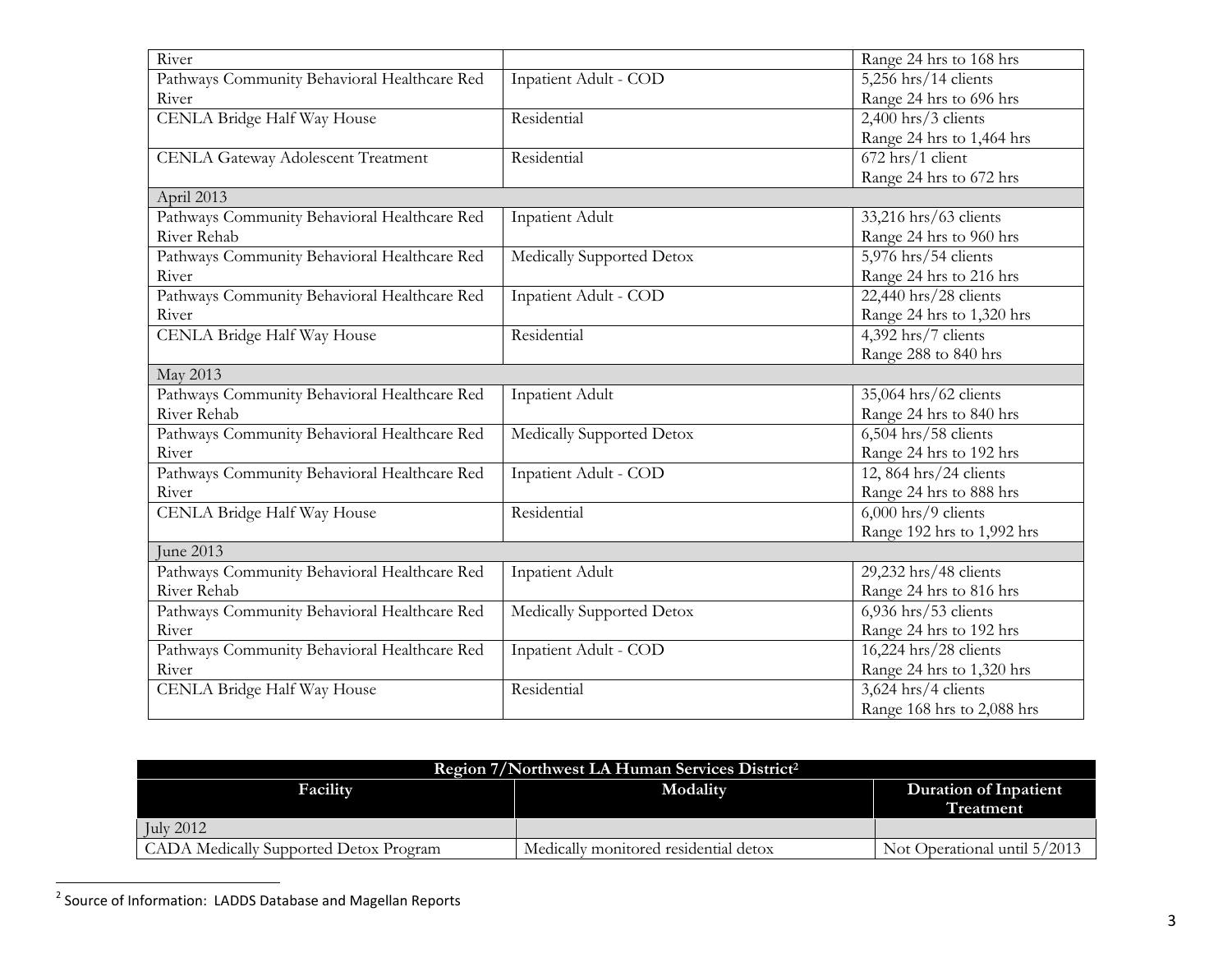| CADA High Intensity Residential               | Clinical managed high-intensity residential     | Not Operational until 5/2013 |
|-----------------------------------------------|-------------------------------------------------|------------------------------|
| CADA Buckhalter Residential Program           | Clinically managed low-intensity residential    | 16,440 hrs/31 clients        |
|                                               |                                                 | Range 0 hrs to 792 hrs       |
| CADA Cavanaugh Treatment Center               | Clinically managed high-intensity residential   | 4,320 hrs/11 clients         |
|                                               |                                                 | Range 0 hrs to 696 hrs       |
| <b>CADA Family Success Program</b>            | Clinically managed medium-intensity residential | 432 hrs/2 clients            |
|                                               |                                                 | Range 0 hrs to 216 hrs       |
| <b>CADA Adult Treatment Center</b>            | Residential                                     | 936 hrs/5 clients            |
|                                               |                                                 | Range 96 hrs to 288 hrs      |
| August 2012                                   |                                                 |                              |
| <b>CADA</b> Medically Supported Detox Program | Medically monitored residential detox           | Not Operational until 5/2013 |
| CADA High Intensity Residential               | Clinical managed high-intensity residential     | Not Operational until 5/2013 |
| CADA Buckhalter Residential Program           | Clinically managed low-intensity residential    | 23,376 hrs/44 clients        |
|                                               |                                                 | Range 24 hrs to 1,272 hrs    |
| CADA Cavanaugh Treatment Center               | Clinically managed high-intensity residential   | $6,888$ hrs/11 clients       |
|                                               |                                                 | Range 384 hrs to 720 hrs     |
| <b>CADA Family Success Program</b>            | Clinically managed medium-intensity residential | None Reported                |
|                                               |                                                 |                              |
| <b>CADA Adult Treatment Center</b>            | Residential                                     | 2,616 hrs/4 clients          |
|                                               |                                                 | Range 24 hrs to 696 hrs      |
| September 2012                                |                                                 |                              |
| CADA Medically Supported Detox Program        | Medically monitored residential detox           | Not Operational until 5/2013 |
| CADA High Intensity Residential               | Clinical managed high-intensity residential     | Not Operational until 5/2013 |
| CADA Buckhalter Residential Program           | Clinically managed low-intensity residential    | 16,680 hrs/27 clients        |
|                                               |                                                 | Range 144 hrs to 840 hrs     |
| <b>CADA</b> Cavanaugh Treatment Center        | Clinically managed high-intensity residential   | 4,704 hrs/9 clients          |
|                                               |                                                 | Range 216 hrs to 696 hrs     |
| <b>CADA Family Success Program</b>            | Clinically managed medium-intensity residential | 18,072 hrs/7 clients         |
|                                               |                                                 | Range 768 hrs to 3,912 hrs   |
| <b>CADA Adult Treatment Center</b>            | Residential                                     | 1,440 hrs/3 clients          |
|                                               |                                                 | Range 48 hrs to 696 hrs      |
| October 2012                                  |                                                 |                              |
| CADA Medically Supported Detox Program        | Medically monitored residential detox           | Not Operational until 5/2013 |
| <b>CADA High Intensity Residential</b>        | Clinical managed high-intensity residential     | Not Operational until 5/2013 |
| CADA Buckhalter Residential Program           | Clinically managed low-intensity residential    | 17,736 hrs/34 clients        |
|                                               |                                                 | Range 36 hrs to 792 hrs      |
| <b>CADA</b> Cavanaugh Treatment Center        | Clinically managed high-intensity residential   | 4,200 hrs/8 clients          |
|                                               |                                                 | Range 36 hrs to 696 hrs      |
| <b>CADA Family Success Program</b>            | Clinically managed medium-intensity residential | 13,128 hrs/6 clients         |
|                                               |                                                 | Range 2,040 hrs to 3,168 hrs |
| <b>CADA Adult Treatment Center</b>            | Residential                                     | 504 hrs/2 clients            |
|                                               |                                                 | Range 168 hrs to 336 hrs     |
| November 2012                                 |                                                 |                              |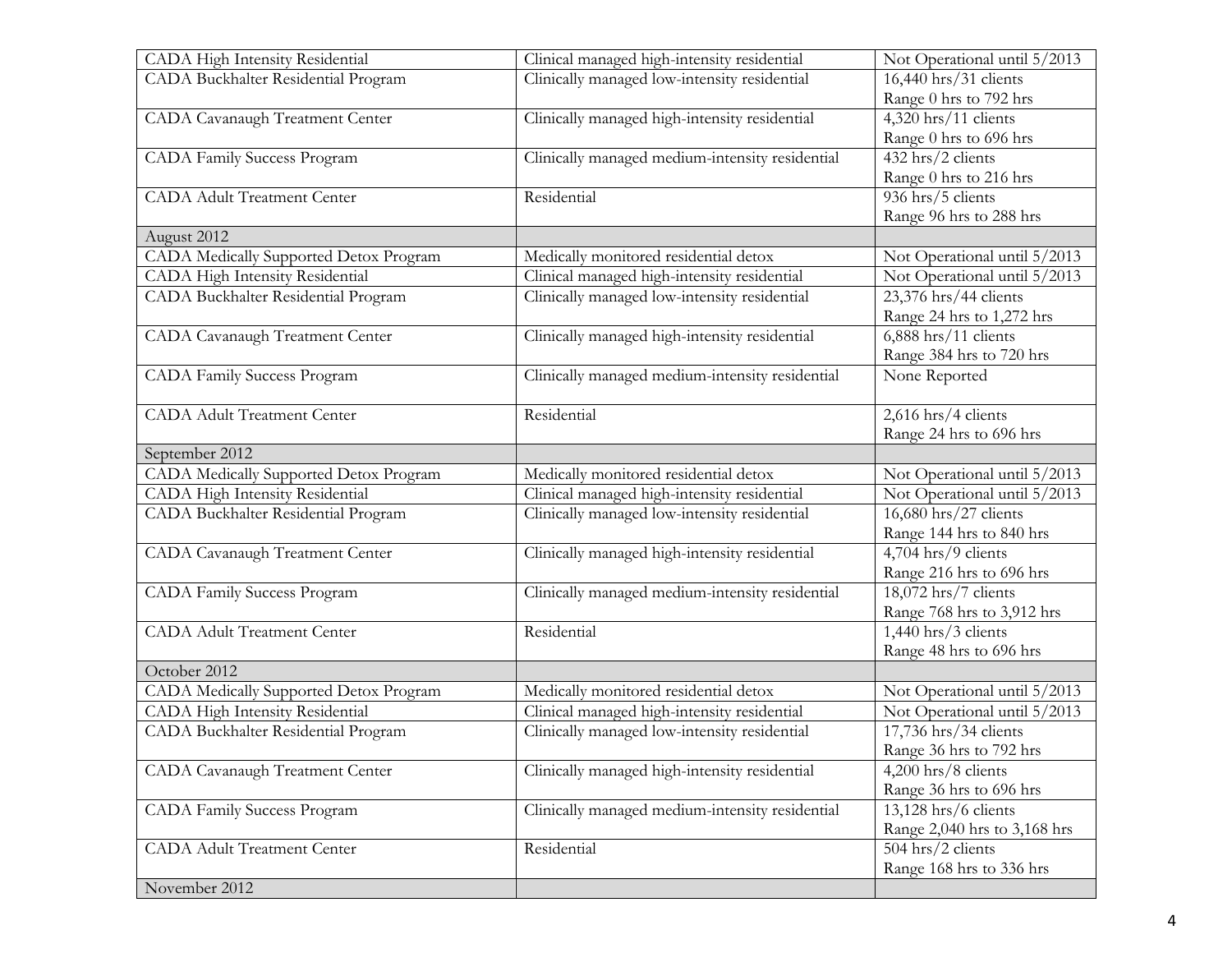| CADA Medically Supported Detox Program | Medically monitored residential detox           | Not Operational until 5/2013 |  |
|----------------------------------------|-------------------------------------------------|------------------------------|--|
| <b>CADA High Intensity Residential</b> | Clinical managed high-intensity residential     | Not Operational until 5/2013 |  |
| CADA Buckhalter Residential Program    | Clinically managed low-intensity residential    | 17,256 hrs/29 clients        |  |
|                                        |                                                 | Range 48 hrs to 1,464 hrs    |  |
| <b>CADA</b> Cavanaugh Treatment Center | Clinically managed high-intensity residential   | 7,536 hrs/12 clients         |  |
|                                        |                                                 | Range 288 hrs to 696 hrs     |  |
| <b>CADA Family Success Program</b>     | Clinically managed medium-intensity residential | 2,928 hrs/4 clients          |  |
|                                        |                                                 | Range 36 hrs to 2,328 hrs    |  |
| <b>CADA Adult Treatment Center</b>     | Residential                                     | 432 hrs/2 client             |  |
|                                        |                                                 | Range 24 hrs to 408 hrs      |  |
| December 2012                          |                                                 |                              |  |
| CADA Medically Supported Detox Program | Medically monitored residential detox           | Not Operational until 5/2013 |  |
| CADA High Intensity Residential        | Clinical managed high-intensity residential     | Not Operational until 5/2013 |  |
| CADA Buckhalter Residential Program    | Clinically managed low-intensity residential    | 12,240 hrs/19 clients        |  |
|                                        |                                                 | Range 120 hrs to 720 hrs     |  |
|                                        |                                                 |                              |  |
| <b>CADA</b> Cavanaugh Treatment Center | Clinically managed high-intensity residential   | 4,752 hrs/9 clients          |  |
|                                        |                                                 | Range 240 hrs to 720 hrs     |  |
| <b>CADA Family Success Program</b>     | Clinically managed medium-intensity residential | 4,248 hrs/3 clients          |  |
|                                        |                                                 | Range 0 hrs to 1,416 hrs     |  |
| <b>CADA Adult Treatment Center</b>     | Residential                                     | $1,032$ hrs/2 clients        |  |
|                                        |                                                 | Range 72 hrs to 960 hrs      |  |
| January 2013                           |                                                 |                              |  |
| CADA Medically Supported Detox Program | Medically monitored residential detox           | Not Operational until 5/2013 |  |
| <b>CADA</b> High Intensity Residential | Clinical managed high-intensity residential     | Not Operational until 5/2013 |  |
| CADA Buckhalter Residential Program    | Clinically managed low-intensity residential    | 14,832 hrs/13 clients        |  |
|                                        |                                                 | Range 312 hrs to 2,088 hrs   |  |
| <b>CADA</b> Cavanaugh Treatment Center | Clinically managed high-intensity residential   | 13,416 hrs/9 clients         |  |
|                                        |                                                 | Range 24 hrs 9,432 hrs       |  |
| <b>CADA Family Success Program</b>     | Clinically managed medium-intensity residential | 24 hrs/1 client              |  |
|                                        |                                                 | 0 hrs to 24 hrs              |  |
| February 2013                          |                                                 |                              |  |
| CADA Medically Supported Detox Program | Medically monitored residential detox           | Not Operational until 5/2013 |  |
| CADA High Intensity Residential        | Clinical managed high-intensity residential     | Not Operational until 5/2013 |  |
| CADA Buckhalter Residential Program    | Clinically managed low-intensity residential    | 18,504/17 clients            |  |
|                                        |                                                 | Range 144 hrs to 2,856 hrs   |  |
| <b>CADA</b> Cavanaugh Treatment Center | Clinically managed high-intensity residential   | $6,816$ hrs/13 clients       |  |
|                                        |                                                 | Range 48 hrs to 792 hrs      |  |
| <b>CADA Family Success Program</b>     | Clinically managed medium-intensity residential | 9,696 hrs/3 clients          |  |
|                                        |                                                 | Range 2,496 hrs to 3,600 hrs |  |
| March 2013                             |                                                 |                              |  |
| CADA Medically Supported Detox Program | Medically monitored residential detox           | Not Operational until 5/2013 |  |
| CADA High Intensity Residential        | Clinical managed high-intensity residential     | Not Operational until 5/2013 |  |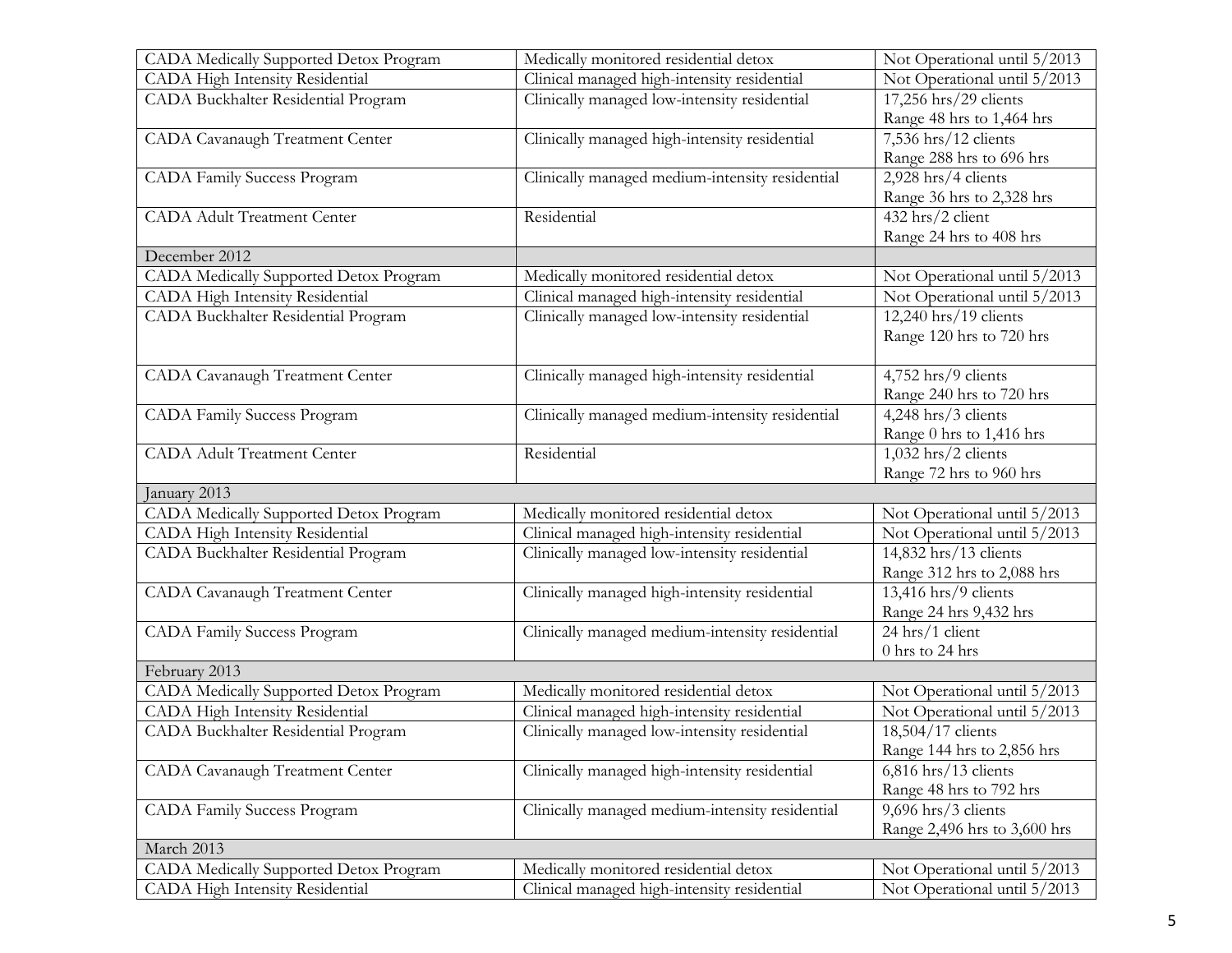| CADA Buckhalter Residential Program           | Clinically managed low-intensity residential    | 12,624 hrs/12 clients                                   |
|-----------------------------------------------|-------------------------------------------------|---------------------------------------------------------|
| <b>CADA</b> Cavanaugh Treatment Center        | Clinically managed high-intensity residential   | Range 240 hrs to 1,704 hrs<br>$4,992$ hrs $/13$ clients |
|                                               |                                                 | Range 48 hrs to 696 hrs                                 |
| <b>CADA Family Success Program</b>            | Clinically managed medium-intensity residential | 12,576 hrs/4 clients                                    |
|                                               |                                                 | Range 960 hrs to 6,144 hrs                              |
|                                               |                                                 |                                                         |
| April 2013                                    |                                                 |                                                         |
| <b>CADA</b> Medically Supported Detox Program | Medically monitored residential detox           | Not Operational until 5/2013                            |
| CADA High Intensity Residential               | Clinical managed high-intensity residential     | Not Operational until 5/2013                            |
| CADA Buckhalter Residential Program           | Clinically managed low-intensity residential    | 10,536 hrs/17 clients                                   |
|                                               |                                                 | Range 144 hrs to 1,416 hrs                              |
| <b>CADA</b> Cavanaugh Treatment Center        | Clinically managed high-intensity residential   | 7,152 hrs/13 clients                                    |
|                                               |                                                 | Range 120 hrs to 816 hrs                                |
| <b>CADA Family Success Program</b>            | Clinically managed medium-intensity residential | 14,976 hrs/3 clients                                    |
|                                               |                                                 | Range 24 hrs to 4,992 hrs                               |
| May 2013                                      |                                                 |                                                         |
| CADA Medically Supported Detox Program        | Medically monitored residential detox           | Not Operational until                                   |
|                                               |                                                 | 5/15/2013-Reported in June                              |
| <b>CADA High Intensity Residential</b>        | Clinical managed high-intensity residential     | Not Operational until                                   |
|                                               |                                                 | 5/15/2013-Reported in June                              |
| CADA Buckhalter Residential Program           | Clinically managed low-intensity residential    | 10,992 hrs/16 clients                                   |
|                                               |                                                 | Range 36 hrs to 1,440 hrs                               |
| <b>CADA</b> Cavanaugh Treatment Center        | Clinically managed high-intensity residential   | $5,760$ hrs/9 clients                                   |
|                                               |                                                 | Range 336 hrs to 936 hrs                                |
| <b>CADA Family Success Program</b>            | Clinically managed medium-intensity residential | 26,448 hrs/10 clients                                   |
|                                               |                                                 | Range 3,936 hrs to 6,576 hrs                            |
| June 2013                                     |                                                 |                                                         |
| CADA Medically Supported Detox Program        | Medically monitored residential detox           | $816 \text{ hrs}/3$ client                              |
|                                               |                                                 | Range 24hrs to 96 hrs                                   |
| CADA High Intensity Residential               | Clinical managed high-intensity residential     | None Reported                                           |
| CADA Buckhalter Residential Program           | Clinically managed low-intensity residential    | 2,400 hrs/3 clients                                     |
|                                               |                                                 | Range 648 hrs to 1,056 hrs                              |
| <b>CADA</b> Cavanaugh Treatment Center        | Clinically managed high-intensity residential   | 11,712 hrs/18 clients                                   |
|                                               |                                                 | Range 24 hrs to 984 hrs                                 |
| <b>CADA</b> Family Success Program            | Clinically managed medium-intensity residential | 8,088 hrs/6 clients                                     |
|                                               |                                                 | Range 48 hrs to 264 hrs                                 |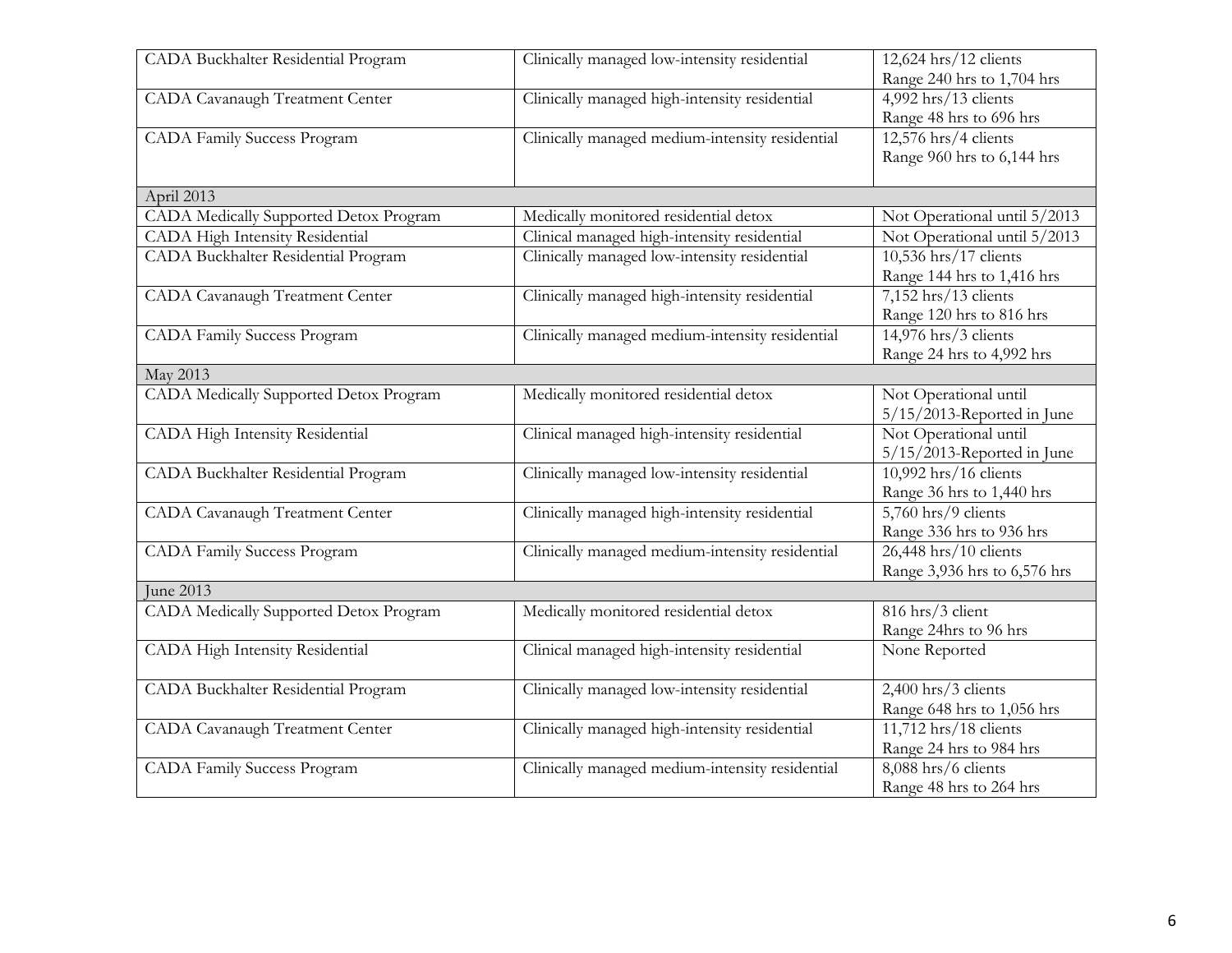| Region 8/Northeast Delta Human Services Authority <sup>3</sup> |                           |                                                  |
|----------------------------------------------------------------|---------------------------|--------------------------------------------------|
| Facility                                                       | Modality                  | <b>Duration of Inpatient</b><br><b>Treatment</b> |
| <b>July 2012</b>                                               |                           |                                                  |
| Rays of Sonshine Women and Children                            | Residential               | 13,776 hrs/9 clients                             |
|                                                                |                           | Range 1,728 hrs to 2,136 hrs                     |
| B&B of Marion, DBA Rayville Recovery                           | Residential               | 38,592 hrs/65 clients                            |
|                                                                |                           | Range 24 hrs to 888 hrs                          |
| B&B of Marion, DBA Rayville Recovery                           | Medically Supported Detox | 5,592 hrs/43 clients                             |
|                                                                |                           | Range 24 hrs to 840 hrs                          |
| August 2012                                                    |                           |                                                  |
| Rays of Sonshine Women and Children                            | Residential               | 4,680 hrs/6 clients                              |
|                                                                |                           | Range 72 hrs to 2,352 hrs                        |
| B&B of Marion, DBA Rayville Recovery                           | Residential               | 42,552 hrs/69 clients                            |
|                                                                |                           | Range 24 hrs to 768 hrs                          |
| B&B of Marion, DBA Rayville Recovery                           | Medically Supported Detox | $5,808$ hrs/49 clients                           |
|                                                                |                           | Range 24 hrs to 168 hrs                          |
| September 2012                                                 |                           |                                                  |
| Rays of Sonshine Women and Children                            | Residential               | 4,416 hrs/2 clients                              |
|                                                                |                           | Range 24 hrs to 2,208 hrs                        |
| B&B of Marion, DBA Rayville Recovery                           | Residential               | 37,656 hrs/70 clients                            |
|                                                                |                           | Range 24 hrs to 744 hrs                          |
| B&B of Marion, DBA Rayville Recovery                           | Medically Supported Detox | $5,088$ hrs/46 clients                           |
|                                                                |                           | Range 24hrs to 168hrs                            |
| October 2012                                                   |                           |                                                  |
| Rays of Sonshine Women and Children                            | Residential               | 3,024 hours/5 clients                            |
|                                                                |                           | Range 336 hrs to 888 hrs                         |
| B&B of Marion, DBA Rayville Recovery                           | Residential               | 40,488 hours/77 clients                          |
|                                                                |                           | Range 24 hrs to 720 hrs                          |
| B&B of Marion, DBA Rayville Recovery                           | Medically Supported Detox | 4,968 hours/51 clients                           |
|                                                                |                           | Range 24hrs to 168hrs                            |
| November 2012                                                  |                           |                                                  |
| Rays of Sonshine Women and Children                            | Residential               | 10,416 hours/7 clients                           |
|                                                                |                           | Range 216 hrs to 2,712                           |
| B&B of Marion, DBA Rayville Recovery                           | Residential               | 37,008 hours/71 clients                          |
|                                                                |                           | Range 24 hrs to 720 hrs                          |
| B&B of Marion, DBA Rayville Recovery                           | Medically Supported Detox | 3,672 hours/41 clients                           |
|                                                                |                           | Range 24 hrs to 120 hrs                          |
| December 2012                                                  |                           |                                                  |

 3 Source of Information: LADDS Database and Magellan Reports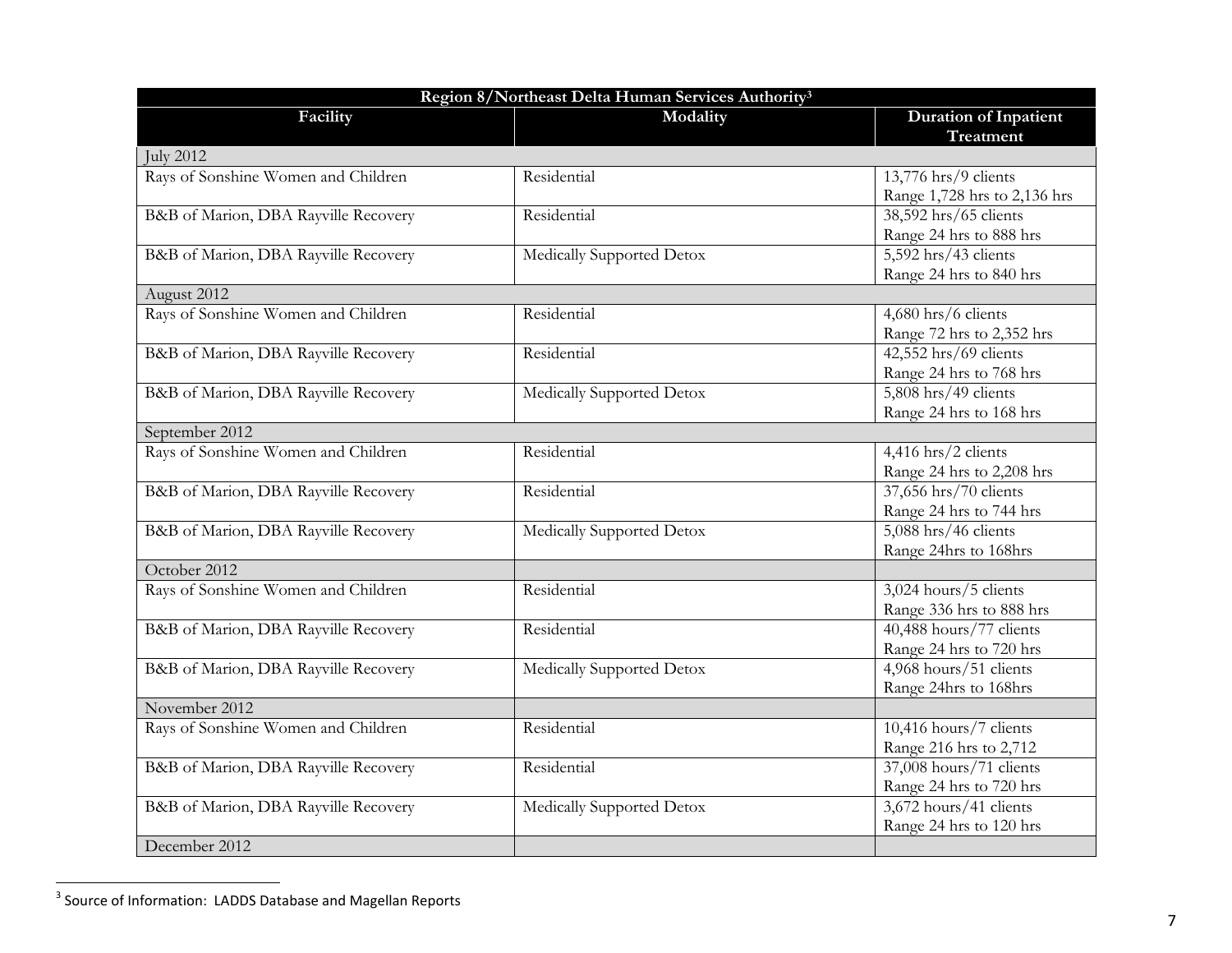| Rays of Sonshine Women and Children  | Residential               | 4,320 hours/5 clients      |
|--------------------------------------|---------------------------|----------------------------|
|                                      |                           | Range 480 hrs to 1,008 hrs |
| B&B of Marion, DBA Rayville Recovery | Residential               | 38,760 hours/79 clients    |
|                                      |                           | Range 24 hrs to 672 hrs    |
| B&B of Marion, DBA Rayville Recovery | Medically Supported Detox | 2,904 hours/35 clients     |
|                                      |                           | Range 24 hrs to 144 hrs    |
| January 2013                         |                           |                            |
| Rays of Sonshine Women and Children  | Residential               | 960 hrs/1 client           |
|                                      |                           | Range 24 hrs to 960 hrs    |
| B&B of Marion, DBA Rayville Recovery | Residential               | 38,352 hrs/76 clients      |
|                                      |                           | Range 120 hrs to 816 hrs   |
| B&B of Marion, DBA Rayville Recovery | Medically Supported Detox | 4,296 hrs/51 clients       |
|                                      |                           | Range 24 hrs to 168 hrs    |
| February 2013                        |                           |                            |
| Rays of Sonshine Women and Children  | Residential               | 9,576 hrs/9 clients        |
|                                      |                           | Range 168 hrs to 2,208 hrs |
| B&B of Marion, DBA Rayville Recovery | Residential               | 34,248 hrs/73 clients      |
|                                      |                           | Range 24 hrs to 627 hrs    |
| B&B of Marion, DBA Rayville Recovery | Medically Supported Detox | $4,008$ hrs/50 clients     |
|                                      |                           | Range 24 hrs to 168 hrs    |
| March 2013                           |                           |                            |
| Rays of Sonshine Women and Children  | Residential               | 4,704 hrs/5 clients        |
|                                      |                           | Range 120 hrs to 1224 hrs  |
| Rays of Sonshine Mainsite            | Residential               | 528 hrs/1 client           |
|                                      |                           | Range 24 hrs to 528 hrs    |
| B&B of Marion, DBA Rayville Recovery | Residential               | 44,448 hrs/94 clients      |
|                                      |                           | Range 24 hrs to 744 hrs    |
| B&B of Marion, DBA Rayville Recovery | Medically Supported Detox | 4,656 hrs/56 clients       |
|                                      |                           | Range 24 hrs to 120 hrs    |
| April 2013                           |                           |                            |
| Rays of Sonshine Women and Children  | Residential               | 4,032 hrs/6 clients        |
|                                      |                           | Range 264 hrs to 816 hrs   |
| Rays of Sonshine S Grand             | Residential               | 1,296 hrs/3 clients        |
|                                      |                           | Range 120 hrs to 624 hrs   |
| B&B of Marion, DBA Rayville Recovery | Residential               | 38,424 hrs/80 clients      |
|                                      |                           | Range 24 hrs to 648 hrs    |
|                                      |                           |                            |
| B&B of Marion, DBA Rayville Recovery | Medically Supported Detox | 4,680 hrs/ 55 clients      |
|                                      |                           | Range 24 to 120 hrs        |
|                                      |                           |                            |
| May 2013                             |                           |                            |
| Rays of Sonshine Women and Children  | Residential               | 2,760 hrs/2 clients        |
|                                      |                           | Range 72 hrs to 2688 hrs   |
|                                      |                           |                            |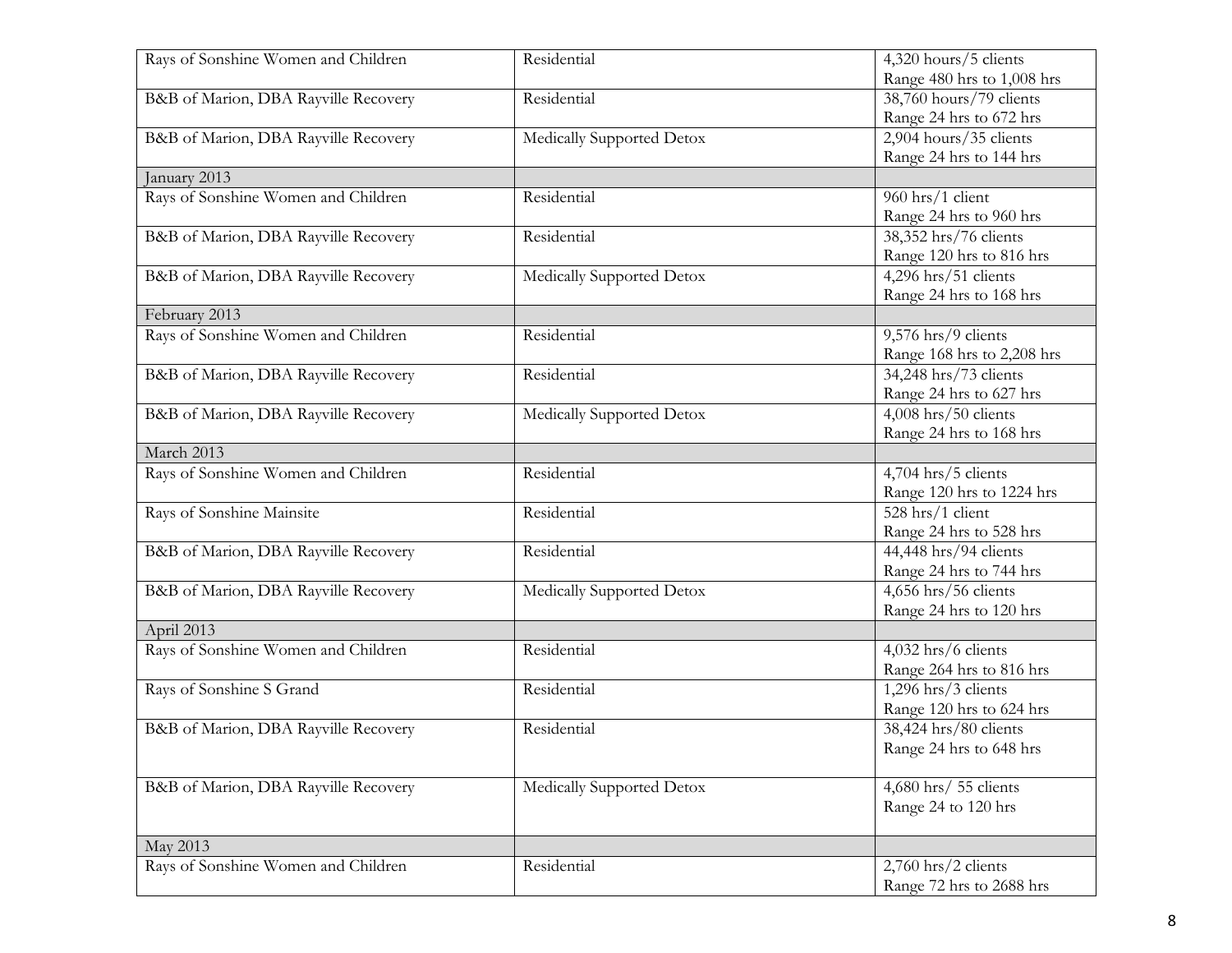| B&B of Marion, DBA Rayville Recovery | Residential               | 40,080 hrs/98 clients   |
|--------------------------------------|---------------------------|-------------------------|
|                                      |                           | Range 24 hrs to 672 hrs |
| B&B of Marion, DBA Rayville Recovery | Medically Supported Detox | $4,560$ hrs/59 clients  |
|                                      |                           | Range 24 hrs to 120 hrs |
| June 2013                            |                           |                         |
| Rays of Sonshine Women and Children  | Residential               | $264$ hrs/1 client      |
|                                      |                           | Range 24 hrs to 264 hrs |
| B&B of Marion, DBA Rayville Recovery | Residential               | 38,328 hrs/86 clients   |
|                                      |                           | Range 24 hrs to 744 hrs |
| B&B of Marion, DBA Rayville Recovery | Medically Supported Detox | 5,400 hrs/60 clients    |
|                                      |                           | Range 24 hrs to 120 hrs |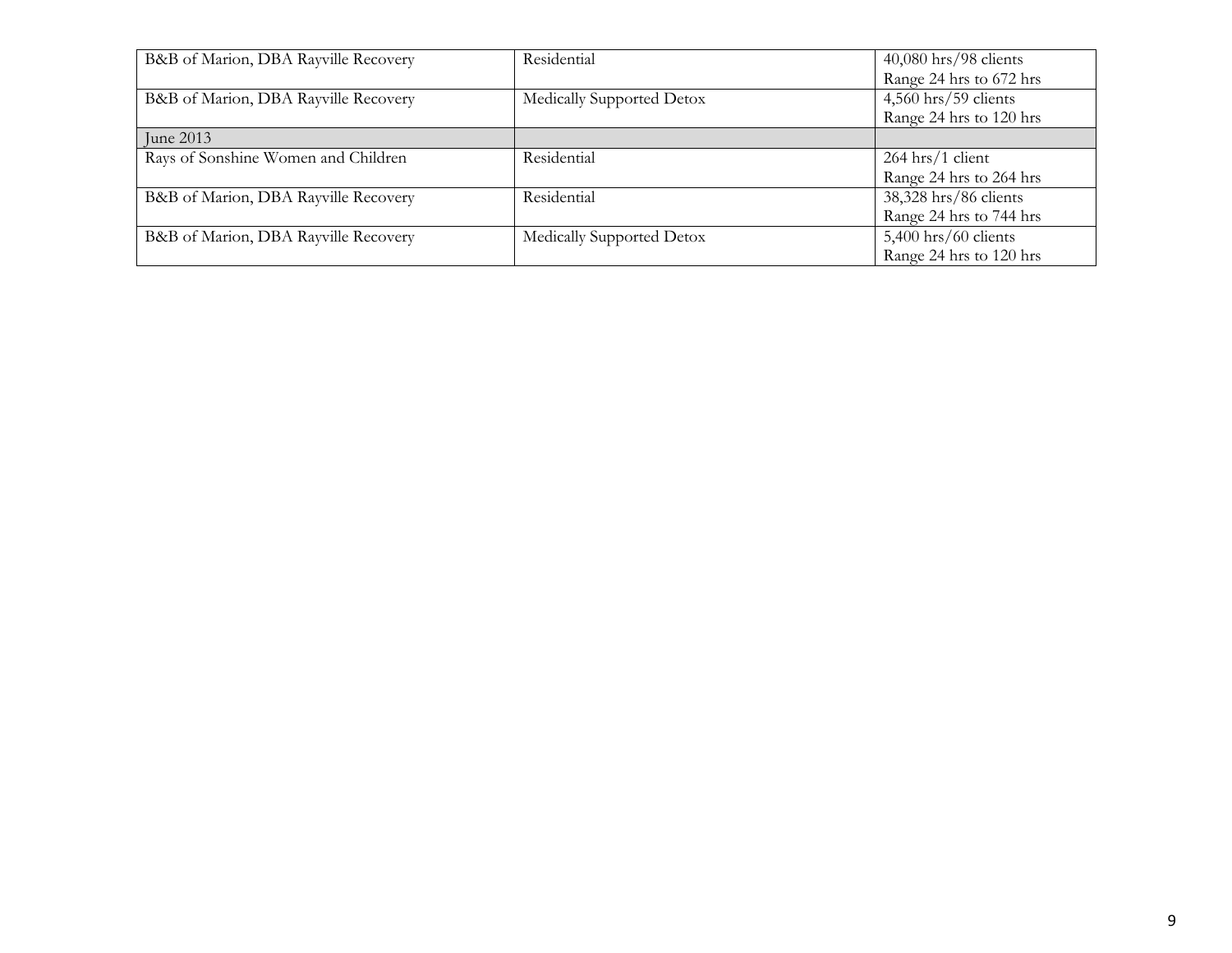**Each licensed hospital and behavioral health treatment facility in behavioral health services regions 6, 7, and 8 monitor the average length of stay in these facilities for those seeking treatment in acute psychiatric units and licensed substance use facilities. \***\*Please note that DHH does not operate any acute psychiatric units in Regions 6, 7 or 8\*\*

| Region 6/Central LA Human Services District <sup>4</sup> |                                                 |                               |  |
|----------------------------------------------------------|-------------------------------------------------|-------------------------------|--|
| Facility                                                 | Modality                                        | <b>Average Length of Stay</b> |  |
| <b>July 2012</b>                                         |                                                 |                               |  |
| Pathways Community Behavioral Healthcare Red River Rehab | Inpatient Adult                                 | 23 Days                       |  |
| Pathways Community Behavioral Healthcare Red River       | Medically Supported Detox                       | 4 Days                        |  |
| Pathways Community Behavioral Healthcare Red River       | Inpatient Adult - Co-occurring Disorders        | 22 Days                       |  |
| August 2012                                              |                                                 |                               |  |
| Pathways Community Behavioral Healthcare Red River Rehab | Inpatient Adult                                 | 20 Days                       |  |
| Pathways Community Behavioral Healthcare Red River       | Medically Supported Detox                       | 4 Days                        |  |
| Pathways Community Behavioral Healthcare Red River       | Inpatient Adult - Co-occurring Disorders        | 22 Days                       |  |
| September 2012                                           |                                                 |                               |  |
| Pathways Community Behavioral Healthcare Red River Rehab | Inpatient Adult                                 | 24 Days                       |  |
| Pathways Community Behavioral Healthcare Red River       | Medically Supported Detox                       | 3 Days                        |  |
| Pathways Community Behavioral Healthcare Red River       | Inpatient Adult - Co-occurring Disorders        | 28 Days                       |  |
| October 2012                                             |                                                 |                               |  |
| Pathways Community Behavioral Healthcare Red River Rehab | Inpatient Adult                                 | 24 Days                       |  |
| Pathways Community Behavioral Healthcare Red River       | Medically Supported Detox                       | 4 Days                        |  |
| Pathways Community Behavioral Healthcare Red River       | <b>Inpatient Adult - Co-occurring Disorders</b> | 24 Days                       |  |
| November 2012                                            |                                                 |                               |  |
| Pathways Community Behavioral Healthcare Red River Rehab | Inpatient Adult                                 | 24 Days                       |  |
| Pathways Community Behavioral Healthcare Red River       | Medically Supported Detox                       | 4 Days                        |  |
| Pathways Community Behavioral Healthcare Red River       | <b>Inpatient Adult - Co-occurring Disorders</b> | 26 Days                       |  |
| December 2012                                            |                                                 |                               |  |
| Pathways Community Behavioral Healthcare Red River Rehab | <b>Inpatient Adult</b>                          | 26 Days                       |  |
| Pathways Community Behavioral Healthcare Red River       | Medically Supported Detox                       | 5 Days                        |  |
| Pathways Community Behavioral Healthcare Red River       | <b>Inpatient Adult - Co-occurring Disorders</b> | 20 Days                       |  |
| January 2013                                             |                                                 |                               |  |
| Pathways Community Behavioral Healthcare Red River Rehab | <b>Inpatient Adult</b>                          | 33 days                       |  |
| Pathways Community Behavioral Healthcare Red River       | Medically Supported Detox                       | 19 days                       |  |
| Pathways Community Behavioral Healthcare Red River       | Inpatient Adult - Co-occurring Disorders        | 24 days                       |  |
| CENLA Gateway Adolescent Treatment Main Site             | Residential                                     | 8 days                        |  |
| February 2013                                            |                                                 |                               |  |
| Pathways Community Behavioral Healthcare Red River Rehab | <b>Inpatient Adult</b>                          | 30 days                       |  |

 4 Source of Information: Calculated from data extracted from LADDS Database and Magellan Reports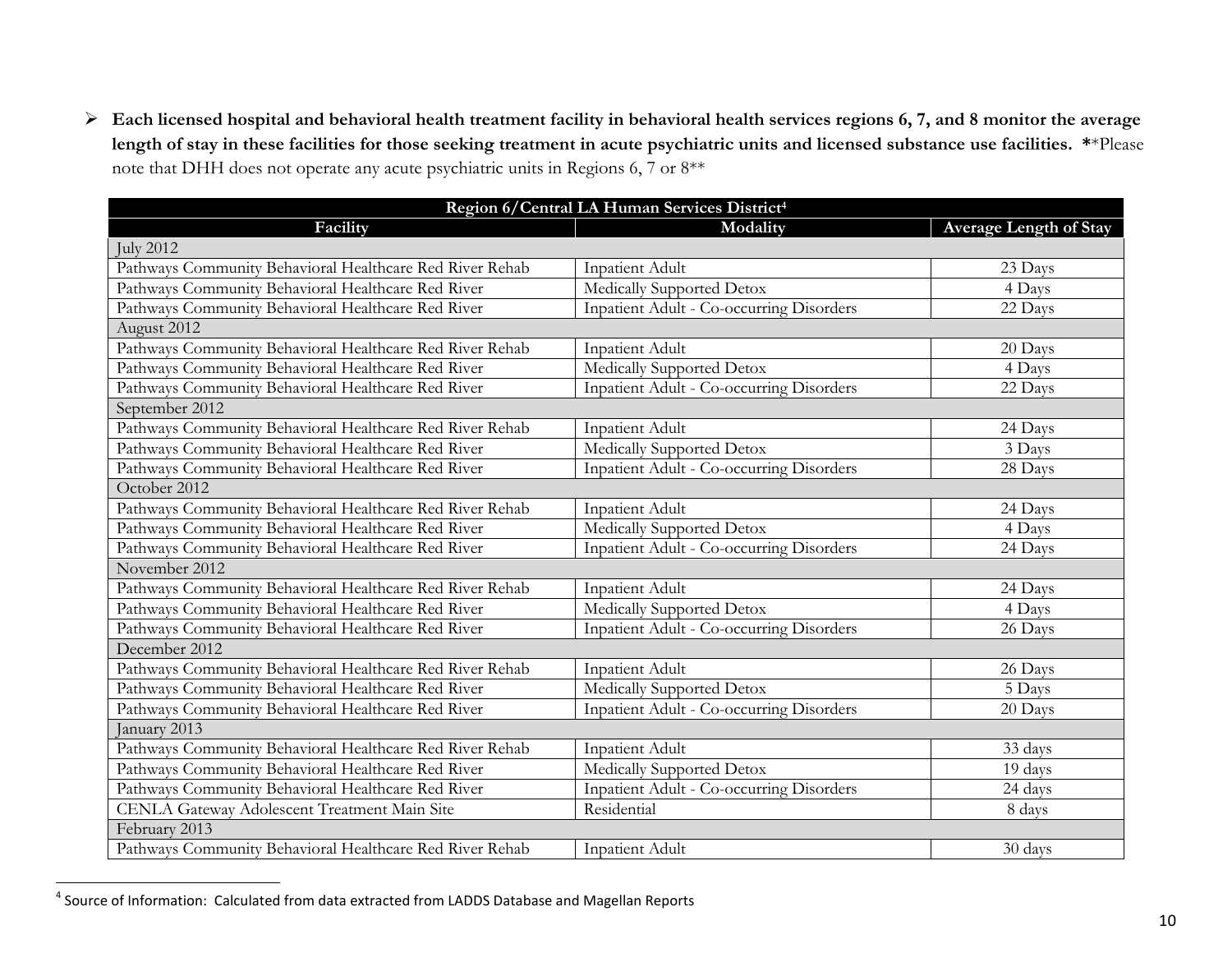| Pathways Community Behavioral Healthcare Red River       | Medically Supported Detox                       | 5 days  |
|----------------------------------------------------------|-------------------------------------------------|---------|
| Pathways Community Behavioral Healthcare Red River       | <b>Inpatient Adult - Co-occurring Disorders</b> | 23 days |
| CENLA Bridge Half Way House                              | Residential                                     | 28 days |
| CENLA Gateway Adolescent Treatment Mainsite              | Residential                                     | 17 days |
| March 2013                                               |                                                 |         |
| Pathways Community Behavioral Healthcare Red River Rehab | Inpatient Adult                                 | 33 days |
| Pathways Community Behavioral Healthcare Red River       | Medically Supported Detox                       | 4 days  |
| Pathways Community Behavioral Healthcare Red River       | <b>Inpatient Adult - Co-occurring Disorders</b> | 16 days |
| CENLA Bridge Half Way House                              | Residential                                     | 33 days |
| CENLA Gateway Adolescent Treatment Mainsite              | Residential                                     | 28 days |
| April 2013                                               |                                                 |         |
| Pathways Community Behavioral Healthcare Red River Rehab | Inpatient Adult                                 | 44 days |
| Pathways Community Behavioral Healthcare Red River       | Medically Supported Detox                       | 5 days  |
| Pathways Community Behavioral Healthcare Red River       | <b>Inpatient Adult - Co-occurring Disorders</b> | 33 days |
| CENLA Bridge Half Way House                              | Residential                                     | 26 days |
| May 2013                                                 |                                                 |         |
| Pathways Community Behavioral Healthcare Red River Rehab | Inpatient Adult                                 | 47 days |
| Pathways Community Behavioral Healthcare Red River       | Medically Supported Detox                       | 5 days  |
| Pathways Community Behavioral Healthcare Red River       | Inpatient Adult - COD                           | 22 days |
| CENLA Bridge Half Way House                              | Residential                                     | 28 days |
| June 2013                                                |                                                 |         |
| Pathways Community Behavioral Healthcare Red River Rehab | Inpatient Adult                                 | 25 days |
| Pathways Community Behavioral Healthcare Red River       | Medically Supported Detox                       | 5 days  |
| Pathways Community Behavioral Healthcare Red River       | Inpatient Adult - COD                           | 24 days |
| CENLA Bridge Half Way House                              | Residential                                     | 38 days |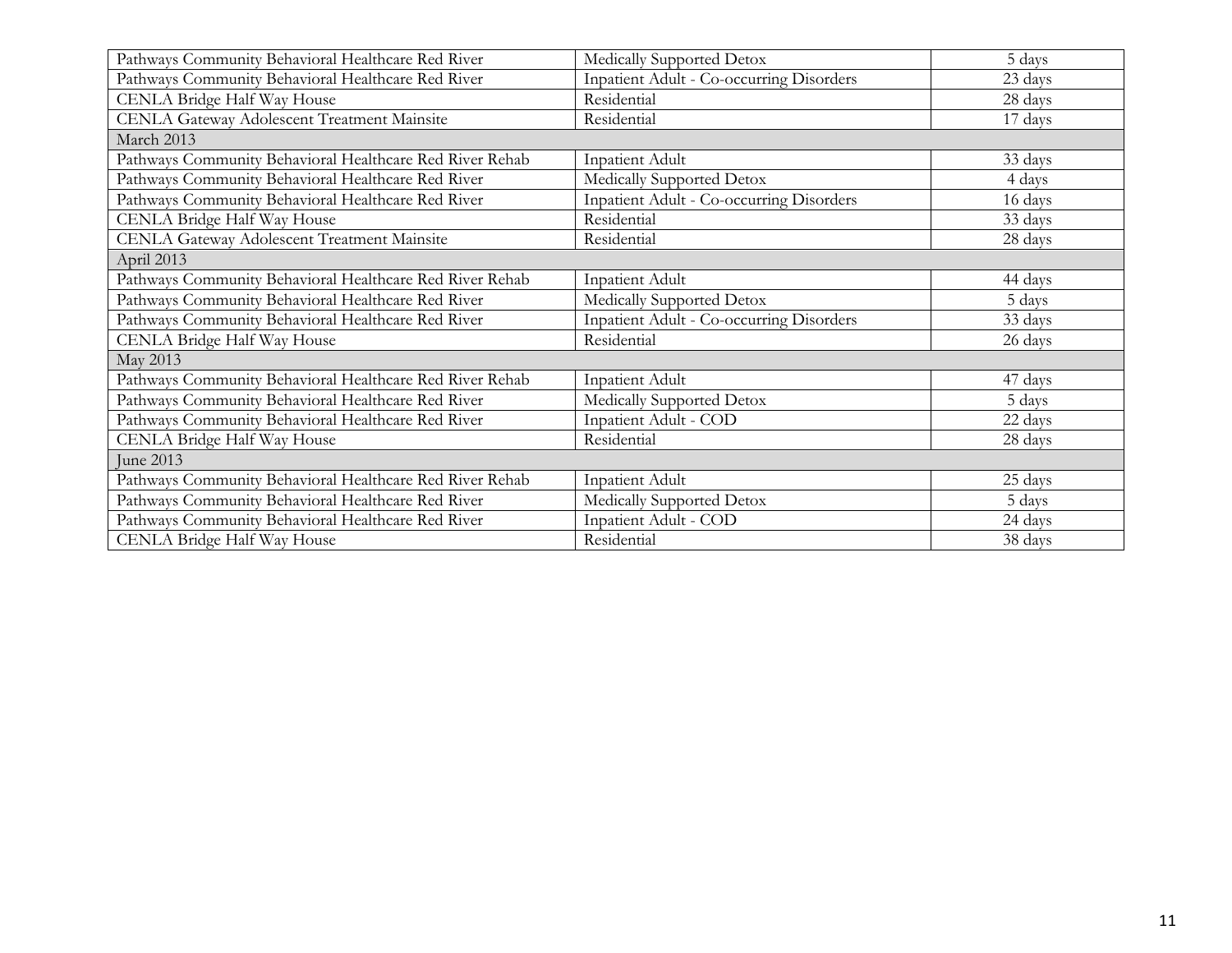| Region 7/Northwest LA Human Services District <sup>5</sup> |                                                 |                               |  |  |  |  |
|------------------------------------------------------------|-------------------------------------------------|-------------------------------|--|--|--|--|
| Facility                                                   | Modality                                        | <b>Average Length of Stay</b> |  |  |  |  |
| <b>July 2012</b>                                           |                                                 |                               |  |  |  |  |
| CADA Buckhalter Residential Program-Adult                  | Clinically managed low-intensity residential    | 15 days                       |  |  |  |  |
| CADA Cavanaugh Treatment Center-Adolescent                 | Clinically managed high-intensity residential   | 16 days                       |  |  |  |  |
| <b>CADA Family Success Program</b>                         | Clinically managed medium-intensity residential | 9 days                        |  |  |  |  |
| August 2012                                                |                                                 |                               |  |  |  |  |
| CADA Buckhalter Residential Program-Adult                  | Clinically managed low-intensity residential    | 25 days                       |  |  |  |  |
| CADA Cavanaugh Treatment Center-Adolescent                 | Clinically managed high-intensity residential   | 26 days                       |  |  |  |  |
| <b>CADA Family Success Program</b>                         | Clinically managed medium-intensity residential | None Reported                 |  |  |  |  |
| September 2012                                             |                                                 |                               |  |  |  |  |
| CADA Buckhalter Residential Program-Adult                  | Clinically managed low-intensity residential    | 23 days                       |  |  |  |  |
| CADA Cavanaugh Treatment Center-Adolescent                 | Clinically managed high-intensity residential   | 22 days                       |  |  |  |  |
| <b>CADA Family Success Program</b>                         | Clinically managed medium-intensity residential | 108 days                      |  |  |  |  |
| October 2012                                               |                                                 |                               |  |  |  |  |
| CADA Buckhalter Residential Program-Adult                  | Clinically managed low-intensity residential    | 17 days                       |  |  |  |  |
| CADA Cavanaugh Treatment Center-Adolescent                 | Clinically managed high-intensity residential   | 22 days                       |  |  |  |  |
| <b>CADA Family Success Program</b>                         | Clinically managed medium-intensity residential | 91 days                       |  |  |  |  |
| November 2012                                              |                                                 |                               |  |  |  |  |
| CADA Buckhalter Residential Program-Adult                  | Clinically managed low-intensity residential    | 17 days                       |  |  |  |  |
| CADA Cavanaugh Treatment Center-Adolescent                 | Clinically managed high-intensity residential   | 26 days                       |  |  |  |  |
| <b>CADA Family Success Program</b>                         | Clinically managed medium-intensity residential | 31 days                       |  |  |  |  |
| December 2012                                              |                                                 |                               |  |  |  |  |
| CADA Buckhalter Residential Program-Adult                  | Clinically managed low-intensity residential    | 25 days                       |  |  |  |  |
| CADA Cavanaugh Treatment Center-Adolescent                 | Clinically managed high-intensity residential   | 22 days                       |  |  |  |  |
| <b>CADA Family Success Program</b>                         | Clinically managed medium-intensity residential | 59 days                       |  |  |  |  |
| January 2013                                               |                                                 |                               |  |  |  |  |
| CADA Buckhalter Residential Program-Adult                  | Clinically managed low-intensity residential    | 48 days                       |  |  |  |  |
| CADA Cavanaugh Treatment Center-Adolescent                 | Clinically managed high-intensity residential   | 62 days                       |  |  |  |  |
| CADA Family Success Program                                | Clinically managed medium-intensity residential | 1 day                         |  |  |  |  |
| February 2013                                              |                                                 |                               |  |  |  |  |
| CADA Buckhalter Residential Program-Adult                  | Clinically managed low-intensity residential    | 40 days                       |  |  |  |  |
| CADA Cavanaugh Treatment Center-Adolescent                 | Clinically managed high-intensity residential   | 22 days                       |  |  |  |  |
| <b>CADA Family Success Program</b>                         | Clinically managed medium-intensity residential | 135 days                      |  |  |  |  |
| March 2013                                                 |                                                 |                               |  |  |  |  |
| CADA Buckhalter Residential Program-Adult                  | Clinically managed low-intensity residential    | 44 days                       |  |  |  |  |
| <b>CADA Cavanaugh Treatment Center-Adolescent</b>          | Clinically managed high-intensity residential   | 16 days                       |  |  |  |  |
| <b>CADA Family Success Program</b>                         | Clinically managed medium-intensity residential | 131 days                      |  |  |  |  |
| April 2013                                                 |                                                 |                               |  |  |  |  |

 5 Source of Information: Calculated from data extracted from LADDS Database and Magellan Reports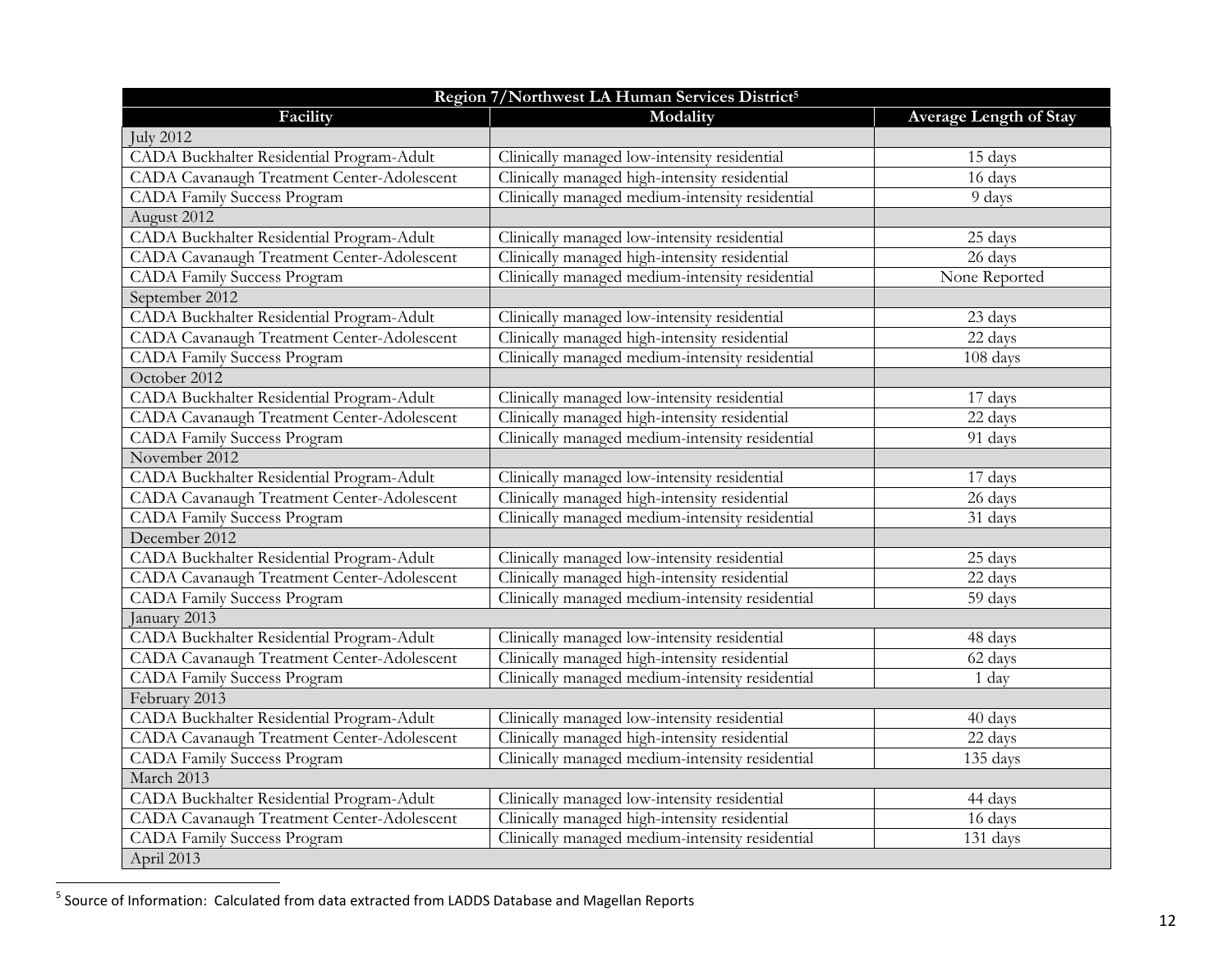| CADA Buckhalter Residential Program-Adult  | Clinically managed low-intensity residential    | 26 days  |
|--------------------------------------------|-------------------------------------------------|----------|
| CADA Cavanaugh Treatment Center-Adolescent | Clinically managed high-intensity residential   | 23 days  |
| <b>CADA Family Success Program</b>         | Clinically managed medium-intensity residential | 208 days |
| May 2013                                   |                                                 |          |
| CADA Buckhalter Residential Program-Adult  | Clinically managed low-intensity residential    | 29 days  |
| CADA Cavanaugh Treatment Center-Adolescent | Clinically managed high-intensity residential   | 27 days  |
| <b>CADA Family Success Program</b>         | Clinically managed medium-intensity residential | 110 days |
| June 2013                                  |                                                 |          |
| CADA Medically Supported Detox Program 6   | Medically monitored residential detox           | 38 days  |
| CADA High Intensity Residential            | Clinical managed high-intensity residential     | 11 days  |
| CADA Buckhalter Residential Program-Adult  | Clinically managed low-intensity residential    | 33 days  |
| CADA Cavanaugh Treatment Center-Adolescent | Clinically managed high-intensity residential   | 27 days  |
| <b>CADA Family Success Program</b>         | Clinically managed medium-intensity residential | 56 days  |

| Region 8/Northeast Delta Human Services Authority <sup>6</sup> |                           |                               |  |  |
|----------------------------------------------------------------|---------------------------|-------------------------------|--|--|
| Facility                                                       | Modality                  | <b>Average Length of Stay</b> |  |  |
| July 2012                                                      |                           |                               |  |  |
| Rays of Sonshine Women and Children                            | Residential               | 64 days                       |  |  |
| B&B of Marion, DBA Rayville Recovery                           | Residential               | 26 days                       |  |  |
| B&B of Marion, DBA Rayville Recovery                           | Medically Supported Detox | 5 days                        |  |  |
| August 2012                                                    |                           |                               |  |  |
| Rays of Sonshine Women and Children                            | Residential               | 33 days                       |  |  |
| B&B of Marion, DBA Rayville Recovery                           | Residential               | 26 days                       |  |  |
| B&B of Marion, DBA Rayville Recovery                           | Medically Supported Detox | 5 days                        |  |  |
| September 2012                                                 |                           |                               |  |  |
| Rays of Sonshine Women and Children                            | Residential               | 92 days                       |  |  |
| B&B of Marion, DBA Rayville Recovery                           | Residential               | 22 days                       |  |  |
| B&B of Marion, DBA Rayville Recovery                           | Medically Supported Detox | 5 days                        |  |  |
| October 2012                                                   |                           |                               |  |  |
| Rays of Sonshine Women and Children                            | Residential               | 25 days                       |  |  |
| B&B of Marion, DBA Rayville Recovery                           | Residential               | 22 days                       |  |  |
| B&B of Marion, DBA Rayville Recovery                           | Medically Supported Detox | 4 Days                        |  |  |
| November 2012                                                  |                           |                               |  |  |
| Rays of Sonshine Women and Children                            | Residential               | 62 days                       |  |  |
| B&B of Marion, DBA Rayville Recovery                           | Residential               | 22 days                       |  |  |
| B&B of Marion, DBA Rayville Recovery                           | Medically Supported Detox | 4 days                        |  |  |
| December 2012                                                  |                           |                               |  |  |
| Rays of Sonshine Women and Children                            | Residential               | 36 days                       |  |  |

 6 Source of Information: Calculated from data extracted from LADDS Database and Magellan Reports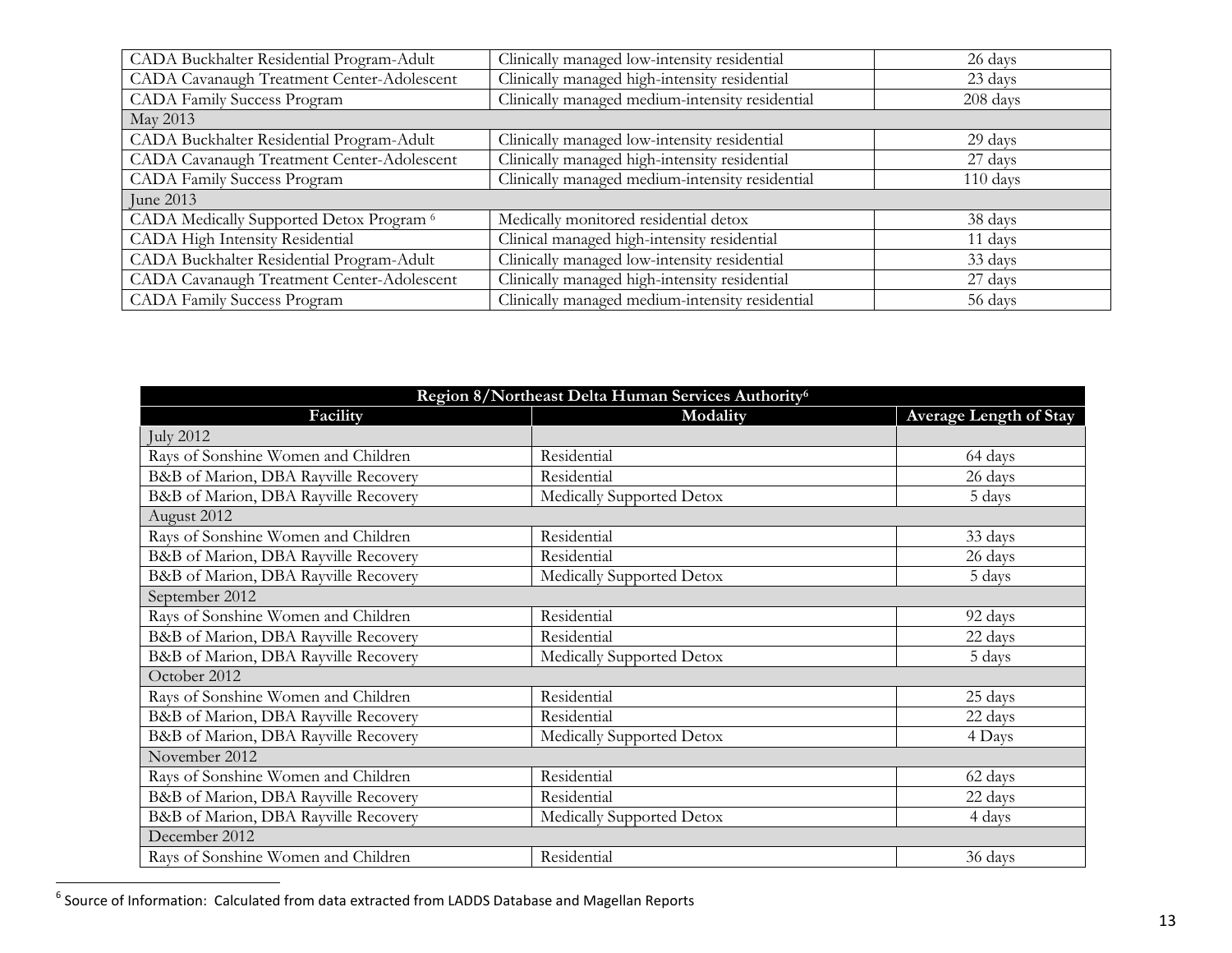| B&B of Marion, DBA Rayville Recovery | Residential               | 20 days |
|--------------------------------------|---------------------------|---------|
| B&B of Marion, DBS Rayville Recovery | Medically Supported Detox | 3 days  |
| January 2013                         |                           |         |
| Rays of Sonshine Women and Children  | Residential               | 40 days |
| B&B of Marion, DBA Rayville Recovery | Residential               | 21 days |
| B&B of Marion, DBA Rayville Recovery | Medically Supported Detox | 4 days  |
| February 2013                        |                           |         |
| Rays of Sonshine Women and Children  | Residential               | 44 days |
| B&B of Marion, DBA Rayville Recovery | Residential               | 20 days |
| B&B of Marion, DBA Rayville Recovery | Medically Supported Detox | 3 days  |
| March 2013                           |                           |         |
| Rays of Sonshine Women and Children  | Residential               | 39 days |
| B&B of Marion, DBA Rayville Recovery | Residential               | 20 days |
| B&B of Marion, DBA Rayville Recovery | Medically Supported Detox | 4 days  |
| April 2013                           |                           |         |
| Rays of Sonshine Women and Children  | Residential               | 28 days |
| B&B of Marion, DBA Rayville Recovery | Residential               | 20 days |
| B&B of Marion, DBA Rayville Recovery | Medically Supported Detox | 4 days  |
| May 2013                             |                           |         |
| Rays of Sonshine Women and Children  | Residential               | 58 days |
| B&B of Marion, DBA Rayville Recovery | Residential               | 17 days |
| B&B of Marion, DBA Rayville Recovery | Medically Supported Detox | 3 days  |
| June 2013                            |                           |         |
| Rays of Sonshine Women and Children  | Residential               | 11 days |
| B&B of Marion, DBA Rayville Recovery | Residential               | 19 days |
| B&B of Marion, DBA Rayville Recovery | Medically Supported Detox | 4 days  |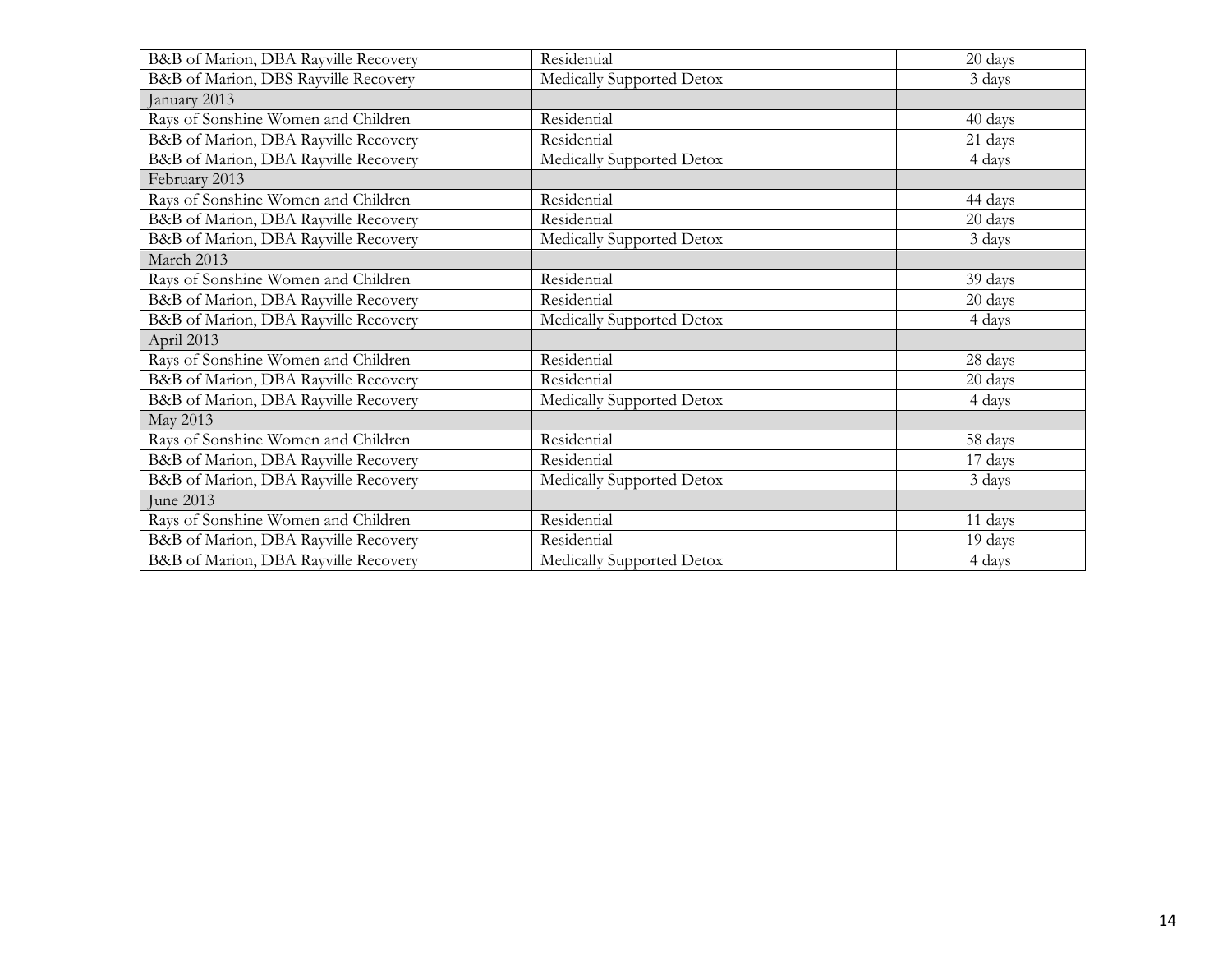**Each licensed hospital and behavioral health treatment facility in behavioral health services region 6, 7, and 8 monitor the number of citizens who seek treatment for mental health or substance Use issues outside their respective parish and the distance traveled from home by each patient seeking such services.** 

| CENTRAL LOUISIANA STATE HOSPITAL (CLSH) <sup>7</sup>                          | <b>FY13</b> |
|-------------------------------------------------------------------------------|-------------|
| Number of clients treated from Rapides Parish (CLSH domicile)                 | 15          |
| Number of clients treated from all other parishes (distance breakdown below): |             |
| Number of clients who travel $\leq 50$ miles for treatment                    |             |
| Number of clients who travel $50 - 99$ miles for treatment                    | 19          |
| Number of clients who travel $100 - 149$ miles for treatment                  | 81          |
| Number of clients who travel $150 - 199$ miles for treatment                  | 10          |
| Number of clients who travel $200 - 249$ miles for treatment                  | 35          |
| Total number of clients treated at CLSH                                       | 161         |

Note: CLSH uses a different reporting mechanism than the regions/human services districts.

As a result, its data is reported in a different format.

**The Local Governing Entities (LGEs) abbreviated below consist of the following regional areas:**

- **Metropolitan Human Service District (MHSD)** parishes include Orleans, St. Bernard, Plaquemines
- **Capital Area Human Service District (CAHSD)** parishes include East Baton Rouge, West Baton Rouge, East Feliciana, West Feliciana, Iberville, Pointe Coupee, Ascension
- **South Central Louisiana Human Service Authority (SCLHSA)** parishes include Terrebonne, Lafourche, St. Mary, Assumption, St. James, St. John the Baptist, St. Charles
- **Acadiana Area Human Service District (AAHSD)** parishes include Lafayette, Vermillion, Iberia, St. Martin, St. Landry, Acadia, Evangeline
- **Florida Parishes Human Service Authority (FPHSA) parishes include St. Helena, Tangipahoa, Washington, Livingston, St. Tammany**
- **Jefferson Parish Human Service Authority (JPHSA)** Jefferson parish
- **Imperial Calcasieu Human Services Authority (ImCal)** parishes include Calcasieu, Jefferson Davis, Cameron, Allen, Beauregard. Formerly Region 5; legally changed to ImCal on July 1, 2013.
- **Central Louisiana Human Services District (CLHSD)** parishes include Rapides, Vernon, Avoyelles, Grant, Winn, LaSalle, Catahoula, Concordia. Formerly Region 6; legally changed to CLHSD on July 1, 2013.
- **Northwest Louisiana Human Services District (NWLHSD)** parishes include Caddo, Bossier, Webster, Claiborne, Bienville, Red River, DeSoto, Natchitoches, Sabine. Formerly Region 7; legally changed to NWLHSD on July 1, 2013.
- **Northeast Delta Human Services Authority (NEDHSA)** parishes include Union, Lincoln, Jackson, Ouachita, Caldwell, Morehouse, Richland, Franklin, West Carroll, East Carroll, Madison, Tensas. Formerly Region 8; legally changed to NEDHSA on July 1, 2013.

<sup>&</sup>lt;sup>7</sup> Source of Information: Central Louisiana State Hospital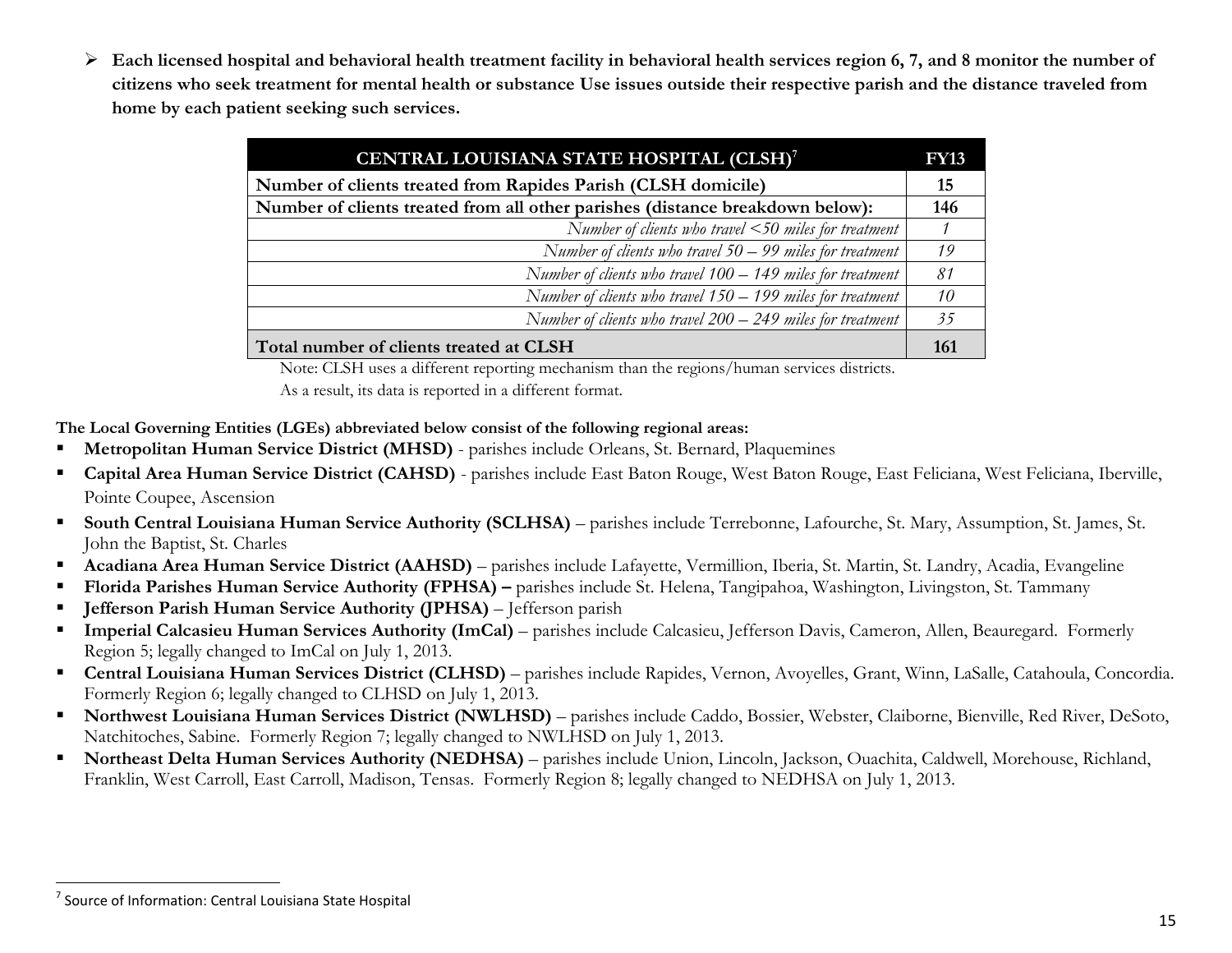|                                                                                               | Region 6/Central LA Human Services District: |               |                            |                                              |                            |  |
|-----------------------------------------------------------------------------------------------|----------------------------------------------|---------------|----------------------------|----------------------------------------------|----------------------------|--|
| Citizens by Region/LGE Receiving Residential Services for Substance Use 8<br><b>July 2012</b> |                                              |               |                            |                                              |                            |  |
|                                                                                               |                                              |               | August 2012                | September 2012<br>111 Citizens Out of Region |                            |  |
|                                                                                               | 99 Citizens Out of Region                    |               | 127 Citizens Out of Region |                                              |                            |  |
| <b>MHSD</b>                                                                                   | 8                                            | <b>MHSD</b>   | 3                          | <b>MHSD</b>                                  | 1                          |  |
| <b>CAHSD</b>                                                                                  | 12                                           | <b>CAHSD</b>  | 16                         | <b>CAHSD</b>                                 | 19                         |  |
| <b>SCLHSA</b>                                                                                 | 6                                            | <b>SCLHSA</b> | 9                          | <b>SCLHSA</b>                                | 6                          |  |
| <b>AAHSD</b>                                                                                  | 17                                           | <b>AAHSD</b>  | 33                         | <b>AAHSD</b>                                 | 35                         |  |
| <b>FPHSA</b>                                                                                  | 18                                           | <b>FPHSA</b>  | 16                         | <b>FPHSA</b>                                 | 17                         |  |
| <b>JPHSA</b>                                                                                  | 5                                            | <b>JPHSA</b>  | $\mathfrak{Z}$             | <b>JPHSA</b>                                 | $\overline{0}$             |  |
| Region 5                                                                                      | 16                                           | Region 5      | 26                         | Region 5                                     | $\overline{0}$             |  |
| Region 7                                                                                      | 5                                            | Region 7      | 14                         | Region 7                                     | 18                         |  |
| Region 8                                                                                      | 12                                           | Region 8      | 7                          | Region 8                                     | 5                          |  |
|                                                                                               | October 2012                                 |               | November 2012              |                                              | December 2012              |  |
|                                                                                               | 132 Citizens Out of Region                   |               | 105 Citizens Out of Region |                                              | 108 Citizens Out of Region |  |
| <b>MHSD</b>                                                                                   | 3                                            | <b>MHSD</b>   | 2                          | <b>MHSD</b>                                  | 2                          |  |
| <b>CAHSD</b>                                                                                  | 20                                           | <b>CAHSD</b>  | 19                         | <b>CAHSD</b>                                 | 9                          |  |
| <b>SCLHSA</b>                                                                                 | 5                                            | <b>SCLHSA</b> | 8                          | <b>SCLHSA</b>                                | 12                         |  |
| <b>AAHSD</b>                                                                                  | 35                                           | <b>AAHSD</b>  | 17                         | <b>AAHSD</b>                                 | 28                         |  |
| <b>FPHSA</b>                                                                                  | 20                                           | <b>FPHSA</b>  | 12                         | <b>FPHSA</b>                                 | 21                         |  |
| <b>JPHSA</b>                                                                                  | $\overline{3}$                               | <b>JPHSA</b>  | 8                          | <b>JPHSA</b>                                 | $8\,$                      |  |
| Region 5                                                                                      | 19                                           | Region 5      | 13                         | Region 5                                     | 9                          |  |
| Region 7                                                                                      | 23                                           | Region 7      | 22                         | Region 7                                     | 10                         |  |
| Region 8                                                                                      | $\overline{4}$                               | Region 8      | $\overline{4}$             | Region 8                                     | 9                          |  |
|                                                                                               | January 2013                                 |               | February 2013              |                                              | March 2013                 |  |
|                                                                                               | 132 Citizens Out of Region                   |               | 126 Citizens Out of Region |                                              | 121 Citizens Out of Region |  |
| <b>MHSD</b>                                                                                   | 5                                            | <b>MHSD</b>   | 10                         | <b>MHSD</b>                                  | $\overline{2}$             |  |
| <b>CAHSD</b>                                                                                  | 13                                           | <b>CAHSD</b>  | 10                         | <b>CAHSD</b>                                 | 14                         |  |
| <b>SCLHSA</b>                                                                                 | 10                                           | <b>SCLHSA</b> |                            | <b>SCLHSA</b>                                | 16                         |  |
| <b>AAHSD</b>                                                                                  |                                              |               | 18                         |                                              |                            |  |
|                                                                                               | 19                                           | <b>AAHSD</b>  | 28                         | <b>AAHSD</b>                                 | 20                         |  |
| <b>FPHSA</b>                                                                                  | 28                                           | <b>FPHSA</b>  | 24                         | <b>FPHSA</b>                                 | 29                         |  |
| <b>JPHSA</b>                                                                                  | $\overline{3}$                               | <b>JPHSA</b>  | 5                          | <b>JPHSA</b>                                 | $\overline{4}$             |  |
| Region 5                                                                                      | 21                                           | Region 5      | 14                         | Region 5                                     | 5                          |  |
| Region 7                                                                                      | 20                                           | Region 7      | 13                         | Region 7                                     | 12                         |  |
| Region 8                                                                                      | 13                                           | Region 8      | $\overline{4}$             | Region 8                                     | 19                         |  |
|                                                                                               | April 2013                                   |               | <b>May 2013</b>            |                                              | <b>June 2013</b>           |  |
|                                                                                               | 118 Citizens Out of Region                   |               | 145 Citizens Out of Region |                                              | 113 Citizens Out of Region |  |
| <b>MHSD</b>                                                                                   | $\overline{4}$                               | <b>MHSD</b>   | 9                          | <b>MHSD</b>                                  | 8                          |  |
| <b>CAHSD</b>                                                                                  | 11                                           | <b>CAHSD</b>  | $20\,$                     | <b>CAHSD</b>                                 | 9                          |  |
| <b>SCLHSA</b>                                                                                 | 11                                           | <b>SCLHSA</b> | 8                          | <b>SCLHSA</b>                                | 10                         |  |
| <b>AAHSD</b>                                                                                  | 34                                           | <b>AAHSD</b>  | 32                         | <b>AAHSD</b>                                 | 22                         |  |
| <b>FPHSA</b>                                                                                  | 18                                           | <b>FPHSA</b>  | 19                         | <b>FPHSA</b>                                 | 21                         |  |
| <b>JPHSA</b>                                                                                  | 6                                            | <b>JPHSA</b>  | 10                         | <b>JPHSA</b>                                 | 10                         |  |
| Region 5                                                                                      | $10\,$                                       | Region 5      | 29                         | Region 5                                     | 15                         |  |
| Region 7                                                                                      | 19<br>5                                      | Region 7      | 8                          | Region 7<br>Region 8                         | 8                          |  |

 8 Source of Information: LADDS Database and Magellan Reports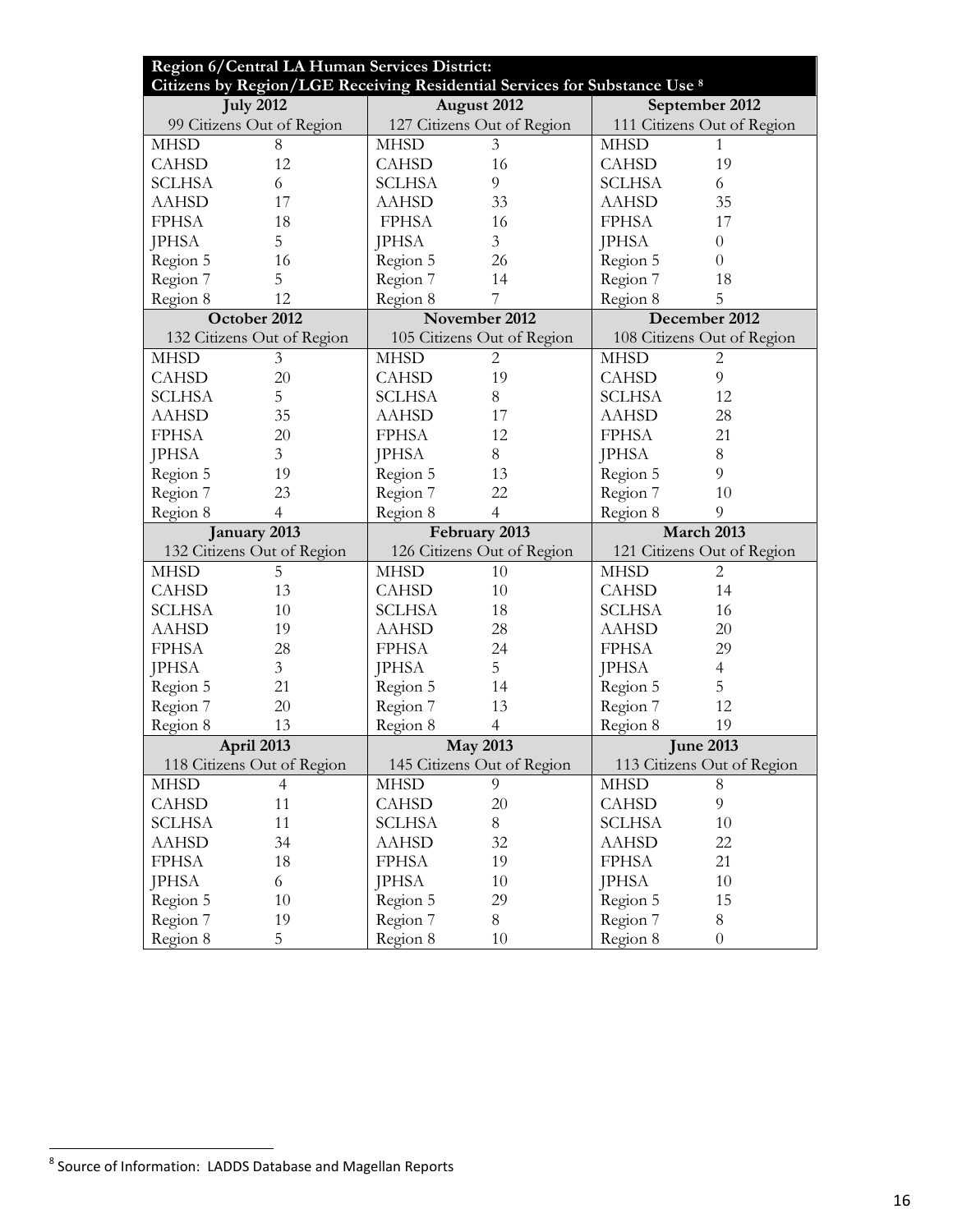| Region 7/Northwest LA Human Services District:                            |                           |                           |  |  |  |  |
|---------------------------------------------------------------------------|---------------------------|---------------------------|--|--|--|--|
| Citizens by Region/LGE Receiving Residential Services for Substance Use 9 |                           |                           |  |  |  |  |
| <b>July 2012</b>                                                          | August 2012               | September 2012            |  |  |  |  |
| 23 Citizens Out of Region                                                 | 27 Citizens Out of Region | 19 Citizens Out of Region |  |  |  |  |
| <b>MHSD</b>                                                               | <b>MHSD</b>               | <b>MHSD</b>               |  |  |  |  |
| 1                                                                         | 1                         | $\theta$                  |  |  |  |  |
| 3                                                                         | $\mathbf{1}$              | <b>CAHSD</b>              |  |  |  |  |
| <b>CAHSD</b>                                                              | <b>CAHSD</b>              | 4                         |  |  |  |  |
| 1                                                                         | 1                         | $\overline{2}$            |  |  |  |  |
| <b>SCLHSA</b>                                                             | <b>SCLHSA</b>             | <b>SCLHSA</b>             |  |  |  |  |
| 3                                                                         | <b>AAHSD</b>              | <b>AAHSD</b>              |  |  |  |  |
| <b>AAHSD</b>                                                              | 4                         | 1                         |  |  |  |  |
| 9                                                                         | <b>FPHSA</b>              | <b>FPHSA</b>              |  |  |  |  |
| <b>FPHSA</b>                                                              | 1                         | 1                         |  |  |  |  |
| <b>JPHSA</b>                                                              | <b>JPHSA</b>              | <b>JPHSA</b>              |  |  |  |  |
| 1                                                                         | 1                         | 0                         |  |  |  |  |
| $\overline{c}$                                                            | Region 5                  | 2                         |  |  |  |  |
| Region 5                                                                  | 6                         | Region 5                  |  |  |  |  |
| Region 6                                                                  | Region 6                  | Region 6                  |  |  |  |  |
| 1                                                                         | 4                         | $\overline{4}$            |  |  |  |  |
| $\overline{2}$                                                            | Region 8                  | 5                         |  |  |  |  |
| Region 8                                                                  | 8                         | Region 8                  |  |  |  |  |
| October 2012                                                              | November 2012             | December 2012             |  |  |  |  |
| 22 Citizens Out of Region                                                 | 32 Citizens Out of Region | 33Citizens Out of Region  |  |  |  |  |
| <b>MHSD</b>                                                               | <b>MHSD</b>               | <b>MHSD</b>               |  |  |  |  |
| $\Omega$                                                                  | 1                         | 2                         |  |  |  |  |
| <b>CAHSD</b>                                                              | $\overline{c}$            | $\overline{2}$            |  |  |  |  |
| 4                                                                         | <b>CAHSD</b>              | <b>CAHSD</b>              |  |  |  |  |
| $\overline{c}$                                                            | 5                         | $\overline{0}$            |  |  |  |  |
| <b>SCLHSA</b>                                                             | <b>SCLHSA</b>             | <b>SCLHSA</b>             |  |  |  |  |
| $\overline{c}$                                                            | 6                         | <b>AAHSD</b>              |  |  |  |  |
| <b>AAHSD</b>                                                              | <b>AAHSD</b>              | 4                         |  |  |  |  |
| 3                                                                         | <b>FPHSA</b>              | <b>FPHSA</b>              |  |  |  |  |
| <b>FPHSA</b>                                                              | 1                         | 6                         |  |  |  |  |
| $\overline{c}$                                                            | <b>JPHSA</b>              | $\overline{c}$            |  |  |  |  |
| <b>JPHSA</b>                                                              | $\theta$                  | <b>JPHSA</b>              |  |  |  |  |
| Region 5                                                                  | Region 5                  | Region 5                  |  |  |  |  |
| $\theta$                                                                  | 1                         | 6                         |  |  |  |  |
| Region 6                                                                  | 5                         | 5                         |  |  |  |  |
| 6                                                                         | Region 6                  | Region 6                  |  |  |  |  |
| <b>NEDHSA</b>                                                             | <b>NEDHSA</b>             | Region 8                  |  |  |  |  |
| 3                                                                         | 11                        | 6                         |  |  |  |  |
| January 2013                                                              | February 2013             | <b>March 2013</b>         |  |  |  |  |
| 27 Citizens Out of Region                                                 | 25 Citizens Out of Region | 29 Citizens Out of Region |  |  |  |  |
| <b>MHSD</b>                                                               | <b>MHSD</b>               | <b>MHSD</b>               |  |  |  |  |
| $\Omega$                                                                  | 4                         | 3                         |  |  |  |  |
| 3                                                                         | <b>CAHSD</b>              | <b>CAHSD</b>              |  |  |  |  |
| <b>CAHSD</b>                                                              | 4                         | 1                         |  |  |  |  |
| <b>SCLHSA</b>                                                             | 1                         | 2                         |  |  |  |  |
| $\theta$                                                                  | <b>SCLHSA</b>             | <b>SCLHSA</b>             |  |  |  |  |
| 5                                                                         | 1                         | 8                         |  |  |  |  |
| <b>AAHSD</b>                                                              | <b>AAHSD</b>              | <b>AAHSD</b>              |  |  |  |  |
| 7                                                                         | $\overline{2}$            | 3                         |  |  |  |  |
| <b>FPHSA</b>                                                              | <b>FPHSA</b>              | <b>FPHSA</b>              |  |  |  |  |
| $\overline{c}$                                                            | $\overline{0}$            | $\overline{0}$            |  |  |  |  |
| <b>JPHSA</b>                                                              | <b>JPHSA</b>              | <b>JPHSA</b>              |  |  |  |  |
| Region 5                                                                  | Region 5                  | Region 5                  |  |  |  |  |
| $\overline{0}$                                                            | 4                         | 1                         |  |  |  |  |
| Region 6                                                                  | 3                         | Region 6                  |  |  |  |  |
| $\overline{c}$                                                            | Region 6                  | 8                         |  |  |  |  |
| 7                                                                         | Region 8                  | 3                         |  |  |  |  |
| Region 8                                                                  | 6                         | Region 8                  |  |  |  |  |
| April 2013                                                                | <b>May 2013</b>           | <b>June 2013</b>          |  |  |  |  |
| 47 Citizens Out of Region                                                 | 35 Citizens Out of Region | 27 Citizens Out of Region |  |  |  |  |
| <b>MHSD</b>                                                               | <b>MHSD</b>               | <b>MHSD</b>               |  |  |  |  |
| 1                                                                         | $\theta$                  | 0                         |  |  |  |  |
| $\mathbf{2}$                                                              | <b>CAHSD</b>              | <b>CAHSD</b>              |  |  |  |  |
| <b>CAHSD</b>                                                              | $\theta$                  | $\mathbf{1}$              |  |  |  |  |
| <b>SCLHSA</b>                                                             | <b>SCLHSA</b>             | <b>SCLHSA</b>             |  |  |  |  |
| $\mathfrak{Z}$                                                            | 1                         | 1                         |  |  |  |  |
| <b>AAHSD</b>                                                              | 5                         | <b>AAHSD</b>              |  |  |  |  |
| $\overline{c}$                                                            | <b>AAHSD</b>              | $\overline{4}$            |  |  |  |  |
| $\overline{4}$                                                            | 5                         | <b>FPHSA</b>              |  |  |  |  |
| <b>FPHSA</b>                                                              | <b>FPHSA</b>              | $\theta$                  |  |  |  |  |
| $\mathbf{1}$                                                              | <b>JPHSA</b>              | $\mathbf{1}$              |  |  |  |  |
| <b>JPHSA</b>                                                              | $\theta$                  | <b>JPHSA</b>              |  |  |  |  |
| Region 5                                                                  | Region 5                  | Region 5                  |  |  |  |  |
| $\overline{4}$                                                            | $\overline{4}$            | $\overline{4}$            |  |  |  |  |
| Region 6                                                                  | Region 6                  | 5                         |  |  |  |  |
| 19                                                                        | 10                        | Region 6                  |  |  |  |  |
| Region 8                                                                  | Region 8                  | Region 8                  |  |  |  |  |
| 11                                                                        | $10\,$                    | 11                        |  |  |  |  |

 9 Source of Information: LADDS Database and Magellan Reports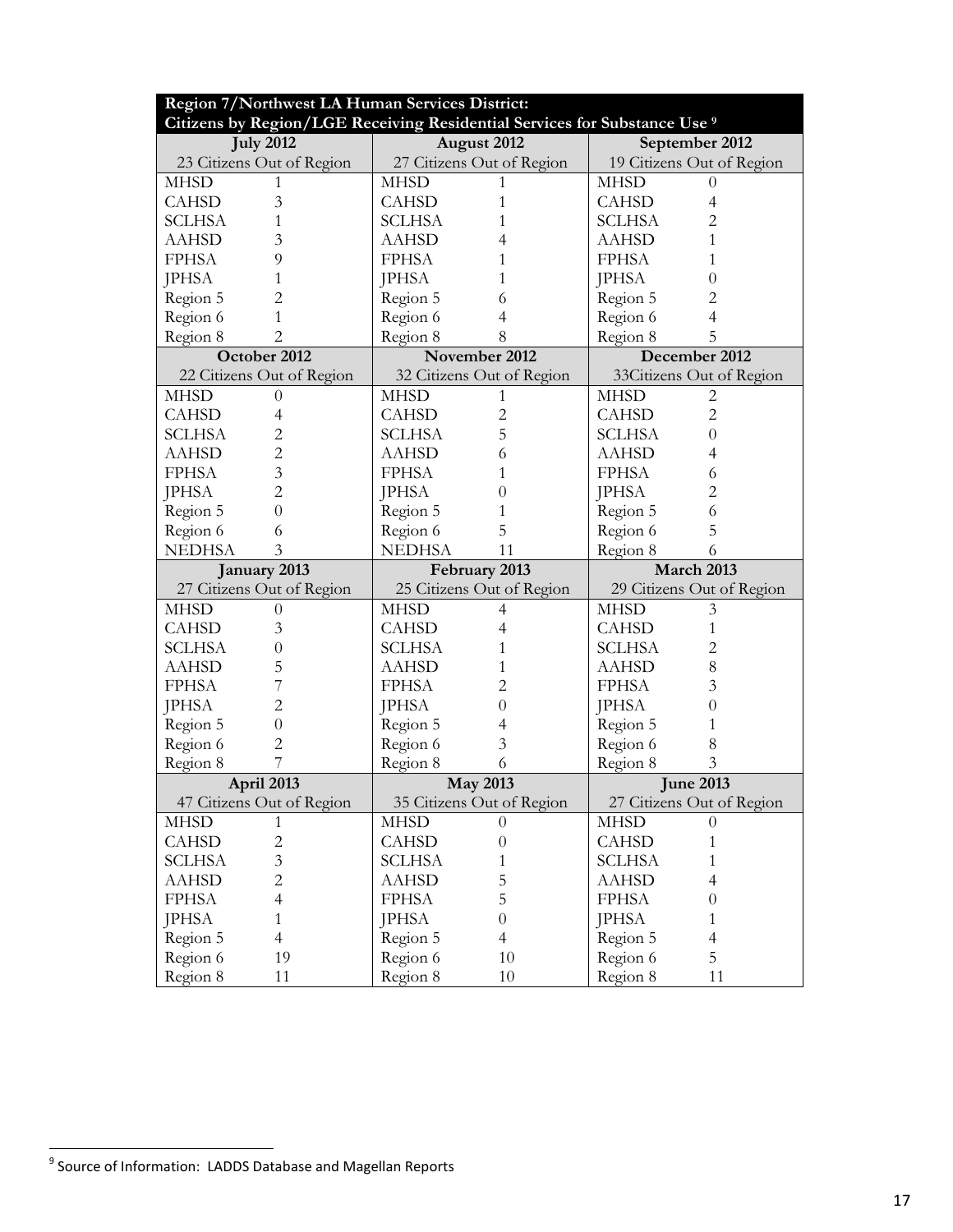| Region 8/Northeast Delta Human Services Authority:<br>Citizens by Region/LGE Receiving Residential Services for Substance Use 10 |                |               |                           |                           |                           |  |
|----------------------------------------------------------------------------------------------------------------------------------|----------------|---------------|---------------------------|---------------------------|---------------------------|--|
| <b>July 2012</b><br>August 2012<br>September 2012                                                                                |                |               |                           |                           |                           |  |
| 41 Citizens Out of Region                                                                                                        |                |               | 55 Citizens Out of Region | 41 Citizens Out of Region |                           |  |
| <b>MHSD</b>                                                                                                                      | $\overline{2}$ | <b>MHSD</b>   | 4                         | <b>MHSD</b>               | $\theta$                  |  |
| <b>CAHSD</b>                                                                                                                     | 16             | <b>CAHSD</b>  | 3                         | <b>CAHSD</b>              | 9                         |  |
| <b>SCLHSA</b>                                                                                                                    | $\theta$       | <b>SCLHSA</b> | 5                         | <b>SCLHSA</b>             | 1                         |  |
| <b>AAHSD</b>                                                                                                                     | 1              | <b>AAHSD</b>  | 6                         | <b>AAHSD</b>              | $\overline{2}$            |  |
| <b>FPHSA</b>                                                                                                                     | 3              | <b>FPHSA</b>  | 6                         | <b>FPHSA</b>              | 8                         |  |
| <b>JPHSA</b>                                                                                                                     | $\overline{2}$ | <b>JPHSA</b>  | 5                         | <b>JPHSA</b>              | $\overline{0}$            |  |
| Region 5                                                                                                                         | 1              | Region 5      | $\overline{0}$            | Region 5                  | 5                         |  |
| Region 6                                                                                                                         | 22             | Region 6      | 13                        | Region 6                  | 17                        |  |
| Region 7                                                                                                                         | 17             | Region 7      | 33                        | Region 7                  | 11                        |  |
| October 2012                                                                                                                     |                |               | November 2012             |                           | December 2012             |  |
| 44 Citizens Out of Region                                                                                                        |                |               | 44 Citizens Out of Region |                           | 63 Citizens Out of Region |  |
| <b>MHSD</b>                                                                                                                      | 4              | <b>MHSD</b>   | 1                         | <b>MHSD</b>               | 1                         |  |
| <b>CAHSD</b>                                                                                                                     | 3              | <b>CAHSD</b>  | 8                         | <b>CAHSD</b>              | 10                        |  |
| <b>SCLHSA</b>                                                                                                                    | 1              | SCLHSA        | 1                         | <b>SCLHSA</b>             | $\overline{2}$            |  |
| <b>AAHSD</b>                                                                                                                     | 4              | <b>AAHSD</b>  | 6                         | <b>AAHSD</b>              | 1                         |  |
| <b>FPHSA</b>                                                                                                                     | 1              | <b>FPHSA</b>  | 3                         | <b>FPHSA</b>              | 10                        |  |
| <b>JPHSA</b>                                                                                                                     | 1              | <b>JPHSA</b>  | $\overline{0}$            | <b>JPHSA</b>              | $\overline{4}$            |  |
| Region 5                                                                                                                         | 3              | Region 5      | 1                         | Region 5                  | $\Omega$                  |  |
| Region 6                                                                                                                         | 9              | Region 6      | 10                        | Region 6                  | 11                        |  |
| Region 7                                                                                                                         | 18             | Region 7      | 14                        | Region 7                  | 24                        |  |
| January 2013                                                                                                                     |                |               | February 2013             |                           | March 2013                |  |
| 66 Citizens Out of Region                                                                                                        |                |               | 66 Citizens Out of Region |                           | 81 Citizens Out of Region |  |
| <b>MHSD</b>                                                                                                                      | 1              | <b>MHSD</b>   | $\theta$                  | <b>MHSD</b>               | 0                         |  |
| <b>CAHSD</b>                                                                                                                     | 4              | <b>CAHSD</b>  | 8                         | <b>CAHSD</b>              | 12                        |  |
| <b>SCLHSA</b>                                                                                                                    | $\overline{0}$ | <b>SCLHSA</b> | 4                         | <b>SCLHSA</b>             | $\overline{0}$            |  |
| <b>AAHSD</b>                                                                                                                     | 5              | <b>AAHSD</b>  | 4                         | <b>AAHSD</b>              | 6                         |  |
| <b>FPHSA</b>                                                                                                                     | 10             | <b>FPHSA</b>  | $\overline{c}$            | <b>FPHSA</b>              | 8                         |  |
| <b>JPHSA</b>                                                                                                                     | 3              | <b>JPHSA</b>  | 4                         | <b>JPHSA</b>              | 4                         |  |
| Region 5                                                                                                                         | $\overline{2}$ | Region 5      | $\overline{3}$            | Region 5                  | $\overline{2}$            |  |
| Region 6                                                                                                                         | 19             | Region 6      | 23                        | Region 6                  | 20                        |  |
| Region 7                                                                                                                         | 22             | Region 7      | 18                        | Region 7                  | 31                        |  |
| April 2013                                                                                                                       |                |               | <b>May 2013</b>           |                           | <b>June 2013</b>          |  |
| 87 Citizens Out of Region                                                                                                        |                |               | 78 Citizens Out of Region |                           | 88 Citizens Out of Region |  |
| <b>MHSD</b>                                                                                                                      | 2              | <b>MHSD</b>   | 0                         | <b>MHSD</b>               | 3                         |  |
| <b>CAHSD</b>                                                                                                                     | 12             | <b>CAHSD</b>  | $\mathfrak{g}$            | <b>CAHSD</b>              | 15                        |  |
| SCLHSA                                                                                                                           | 6              | SCLHSA        | $\mathfrak{Z}$            | <b>SCLHSA</b>             | 6                         |  |
| <b>AAHSD</b>                                                                                                                     | 3              | <b>AAHSD</b>  | 12                        | <b>AAHSD</b>              | $\overline{4}$            |  |
| <b>FPHSA</b>                                                                                                                     | 6              | <b>FPHSA</b>  | 10                        | <b>FPHSA</b>              | 12                        |  |
| <b>JPHSA</b>                                                                                                                     | $\overline{4}$ | <b>JPHSA</b>  | 6                         | <b>JPHSA</b>              | 9                         |  |
| Region 5                                                                                                                         | 12             | Region 5      | $\mathbf{1}$              | Region 5                  | $\mathbf{1}$              |  |
| Region 6                                                                                                                         | 16             | Region 6      | 16                        | Region 6                  | 16                        |  |
| Region 7                                                                                                                         | 26             | Region 7      | 21                        | Region 7                  | 22                        |  |

<sup>&</sup>lt;sup>10</sup> Source of Information: LADDS Database and Magellan Reports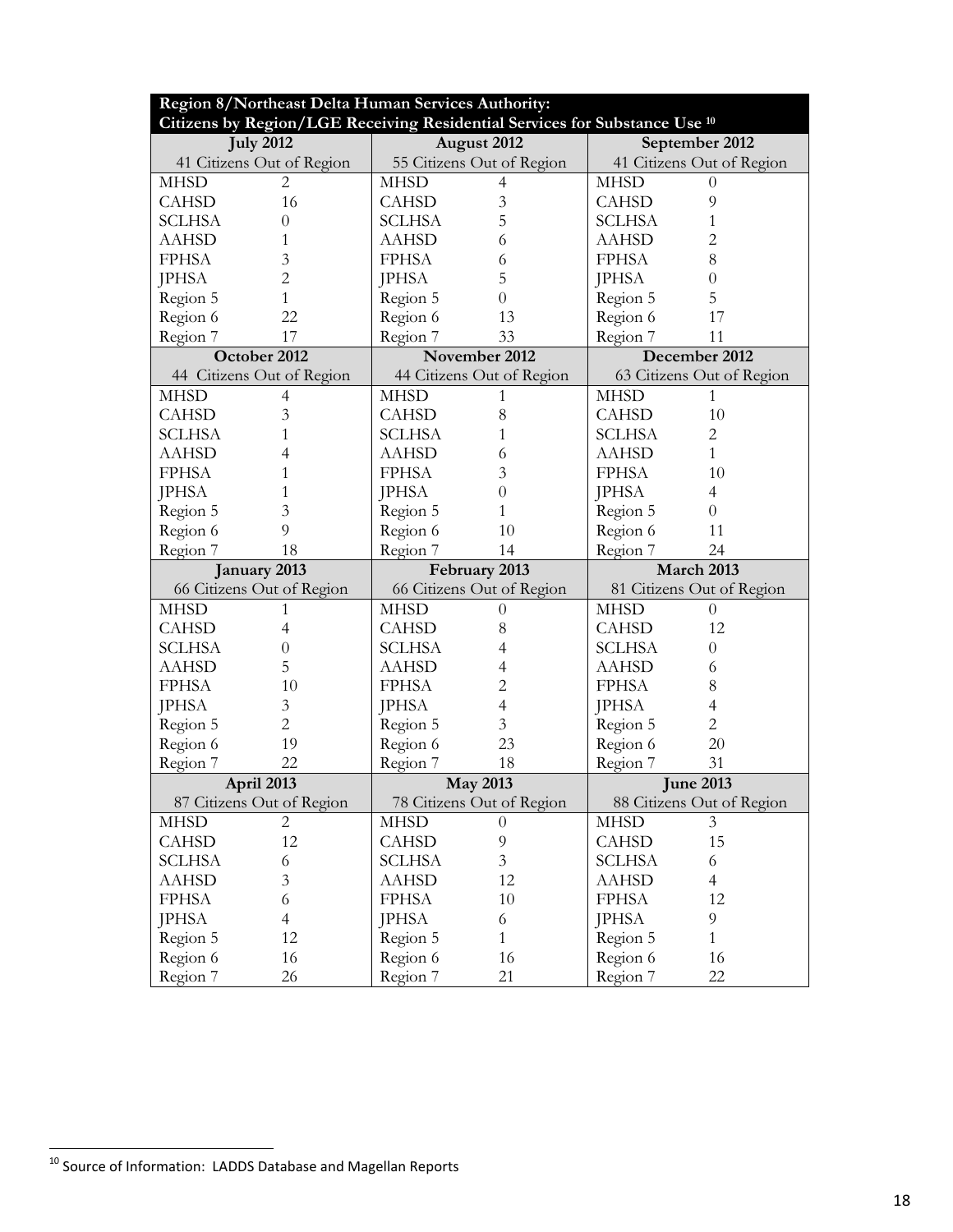## **Each licensed hospital and behavioral health treatment facility in behavioral health services regions 6, 7, and 8 monitor the availability of mental health services in their respective regions.**

All state Local Governing Entities (LGEs) have an on-going initiative to monitor availability of mental health services. Magellan Behavioral Health, the Statewide Managed Care organization, continues to adhere to the access to services criteria as set forth by the Louisiana Behavioral Health Partnership.

Additionally, within the Office of Behavioral Health at its psychiatric facility, Central Louisiana State Hospital, there are other non-state run services being offered on the campus as follows:<sup>11</sup>

| Agency                                                                                                                       | <b>Description of Service</b>                                                                                                                                                                                                                                                                                                                                                                                                                                                      | Inpatient<br><b>Beds</b> |
|------------------------------------------------------------------------------------------------------------------------------|------------------------------------------------------------------------------------------------------------------------------------------------------------------------------------------------------------------------------------------------------------------------------------------------------------------------------------------------------------------------------------------------------------------------------------------------------------------------------------|--------------------------|
| Central Louisiana Human<br>Services District Regional<br>Office                                                              | The mission of the Central Louisiana Human Services District is to increase<br>public awareness of and to provide access for individuals with behavioral health<br>and developmental disabilities to integrated community based services while<br>promoting wellness, recovery and independence through education and the<br>choice of a broad range of programmatic and community resources. This unit on<br>the CLSH campus serves as an administrative office for the district. | $\Omega$                 |
| Central Louisiana Human<br>Services District - Caring<br>Choices (formerly the<br>Behavioral Health Clinic of<br>Central LA) | Provides outpatient mental health services (i.e. assessment, treatment planning,<br>individual, family and group counseling, medication management, etc.) to<br>children and adults. This unit also provides outpatient addiction disorder<br>services (i.e. assessment, treatment planning, individual, family and group<br>counseling, intensive outpatient treatment) to adults.                                                                                                | $\Omega$                 |
| VOA Transitional Housing                                                                                                     | Provides temporary housing and assists with independent living skills and referral<br>for persons with behavioral health issues deemed eligible for the program by the<br>Central Louisiana Human Services District.                                                                                                                                                                                                                                                               | 8                        |
| Pathways Community Health<br><b>Red River Treatment Center</b>                                                               | Pathways enhances wellness in the lives of individuals and communities by<br>instilling hope, building partnerships and supporting recovery. It provides a full<br>continuum of care including intensive outpatient, medically supported detox,<br>residential and co-occurring disorders treatment.                                                                                                                                                                               | 83                       |

 $11$  Source of Information: Central Louisiana State Hospital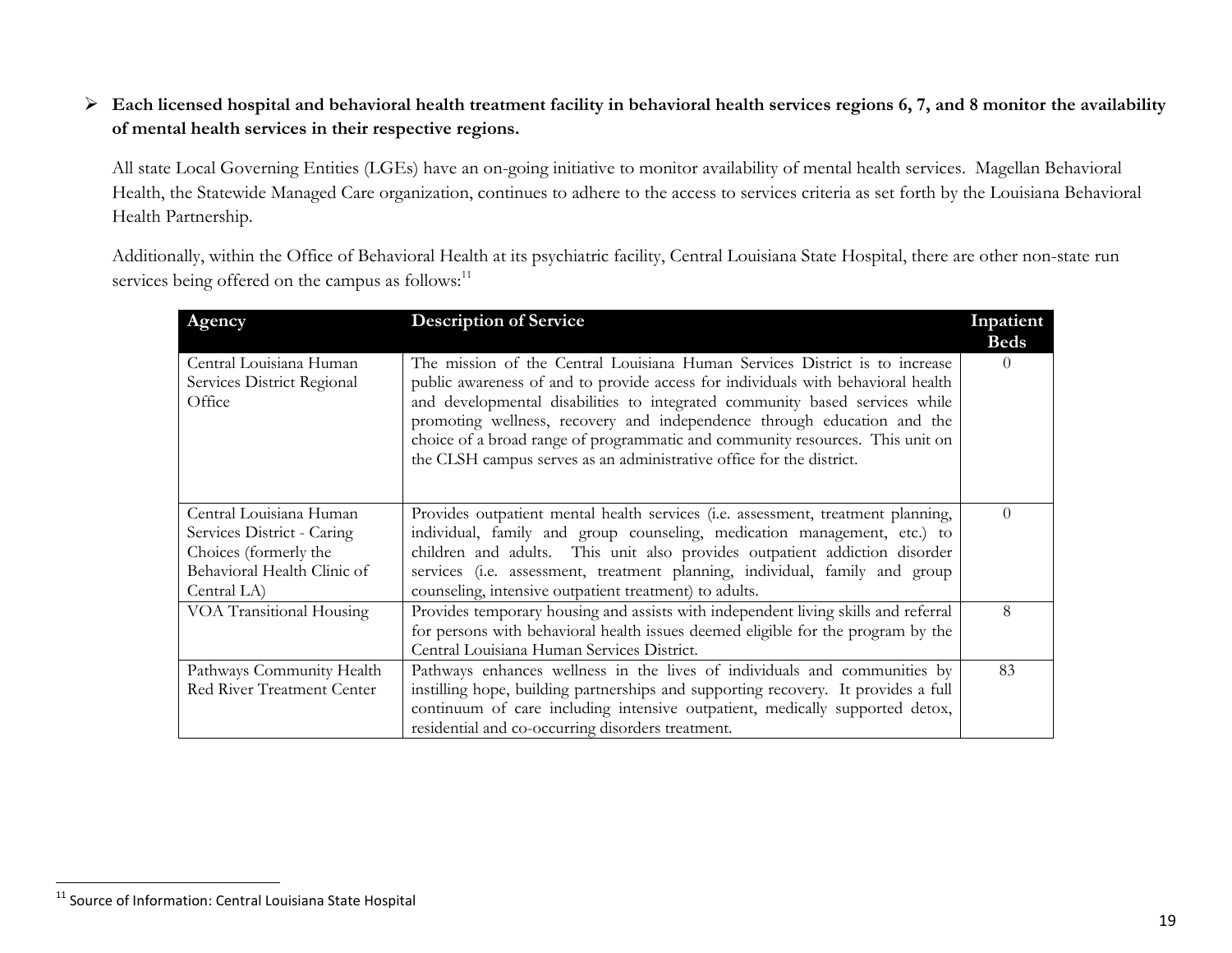| The Extra Mile                              | The mission of The Extra Mile is to enhance and enrich the environment for all<br>clients through public education, volunteer recruitment, program development,<br>and fund-raising. This is a professionally staffed, nonprofit, charitable<br>corporation that lends support to community based state agencies. It serves as<br>the catalyst between community and state agencies to meet the special needs of<br>persons affected by mental illness, developmental disabilities and/or substance<br>use. On-site, it operates a consumer run resource center, food pantry and clothes<br>closet. | $\Omega$  |
|---------------------------------------------|-----------------------------------------------------------------------------------------------------------------------------------------------------------------------------------------------------------------------------------------------------------------------------------------------------------------------------------------------------------------------------------------------------------------------------------------------------------------------------------------------------------------------------------------------------------------------------------------------------|-----------|
| Cenla Chemical Dependency<br>Council (CCDC) | It is the mission of CCDC to provide the highest possible level of service in a<br>cost effective manner to Louisiana residents residing in the eight parish region of<br>the Central Louisiana Human Services District who suffer from behavioral health<br>disorders using evidence-based practices. The CCDC offers the following<br>services on the CLSH campus:                                                                                                                                                                                                                                | See below |
| CCDC                                        | Gateway Adolescent Treatment Center: A primary treatment facility for adolescents ages 13-17<br>with behavioral health disorders.                                                                                                                                                                                                                                                                                                                                                                                                                                                                   | 16        |
| CCDC                                        | Special School District One: An off-site school for the clients at Gateway Adolescent<br>Treatment Center.                                                                                                                                                                                                                                                                                                                                                                                                                                                                                          | $\theta$  |
| CCDC                                        | CCDC Adolescent Intensive Outpatient: An intensive outpatient treatment facility for<br>adolescents ages 13-17 years of age with behavioral health disorders.                                                                                                                                                                                                                                                                                                                                                                                                                                       | $\theta$  |
| CCDC                                        | CCDC Juvenile Drug Court Treatment Services: An intensive outpatient treatment facility for<br>adolescents ages 13-17 years of age with behavioral health disorders.                                                                                                                                                                                                                                                                                                                                                                                                                                | $\theta$  |
| CCDC                                        | CCDC Crisis Intervention Program: Serves children and adolescents who are experiencing a<br>psychiatric crisis.                                                                                                                                                                                                                                                                                                                                                                                                                                                                                     | $\theta$  |
| CCDC                                        | U.S. Department of Housing and Urban Development (HUD) Program: A permanent<br>supportive housing program with intensive case management in place for adults and their<br>children with co-occurring disorders.                                                                                                                                                                                                                                                                                                                                                                                     | $\theta$  |
| CCDC                                        | Bridge House Men's Halfway House: A secondary treatment facility for men 18 years and<br>older who are in need of behavioral health services.                                                                                                                                                                                                                                                                                                                                                                                                                                                       | 31        |
| CCDC                                        | Phase II Women's Halfway House: A secondary treatment program for women 18 years and<br>older, as well as, the Temporary Assistance for Needy Families (TANF) program offering<br>treatment for women and their dependents.                                                                                                                                                                                                                                                                                                                                                                         | 26        |
| CCDC                                        | Avoyelles Recovery Center: A group meeting is held once a week for pathological gamblers who<br>enter the Marksville site's program for ages 18 and older.                                                                                                                                                                                                                                                                                                                                                                                                                                          | 0         |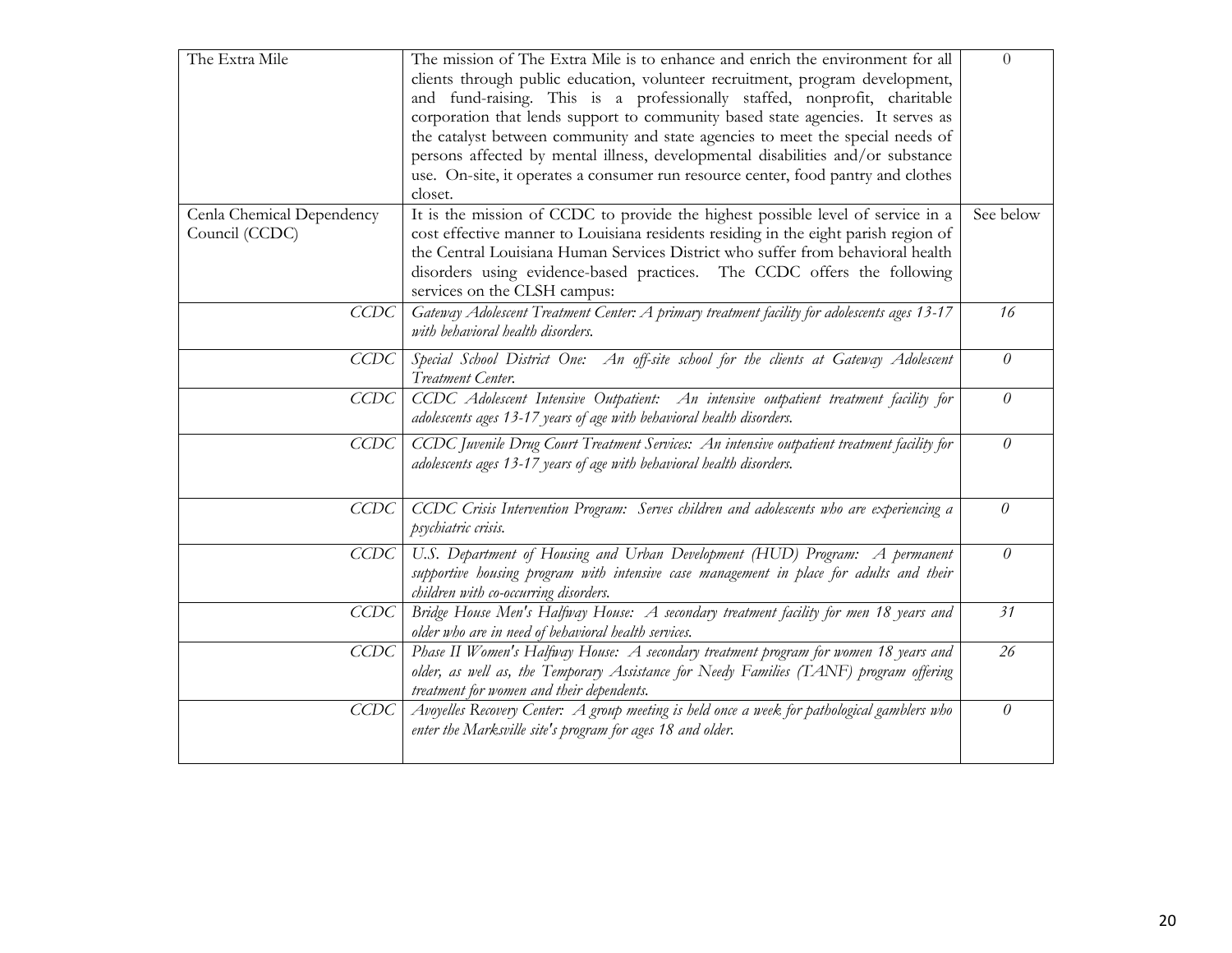**Each licensed hospital and behavioral health treatment facility in behavioral health services regions 6, 7, and 8 monitor their hospitalization and substance use facility rates per patient per day and prepare a monthly compilation of those costs.** 

| Region 6/Central LA Human Services District/CLSH <sup>12</sup> |             |                  |                 |                   |                            |
|----------------------------------------------------------------|-------------|------------------|-----------------|-------------------|----------------------------|
| Facility                                                       | Facility    | <b>Total Bed</b> | <b>Clients</b>  | Rates per patient | <b>Total Amount</b>        |
|                                                                | <b>Beds</b> | Days             | Served          | per day           | <b>Billed/Month</b>        |
| July 2012                                                      |             |                  |                 |                   |                            |
| Pathways Red River COD                                         | 27          | 720              | 56              | \$194.00          | \$139,680.00               |
| Pathways Red River MSD                                         | 10          | 215              | $\overline{55}$ | \$121.00          | \$26,015.00                |
| Pathways Red River RRTC                                        | 46          | 1,223            | 91              | \$82.00           | \$100,286.00               |
| <b>CENLA Chemical Gateway Treatment Center</b>                 | 16          | 464              | 32              | \$298.38          | \$138,448.32               |
| CENLA Chemical Bridgehouse Phase II                            | 32          | 895              | 41              | \$30.00           | \$26,850.00                |
| Central LA State Hospital (CLSH)                               | 120         | 1,835            | $\overline{63}$ | \$581.11          | $$1,582.40^{13}$           |
| August 2012                                                    |             |                  |                 |                   |                            |
| Pathways Red River COD                                         | 27          | 694              | 59              | \$194.00          | \$134,636.00               |
| Pathways Red River MSD                                         | 10          | 221              | $\overline{53}$ | \$121.00          | \$26,741.00                |
| Pathways Red River RRTC                                        | 46          | 1,171            | 46              | \$82.00           | $\overline{$96,022.00}$    |
| CENLA Chemical Gateway Treatment Center                        | 16          | 386              | 16              | \$298.38          | \$115,174.78               |
| CENLA Chemical Bridgehouse Phase II                            | 32          | 925              | 32              | \$30.00           | $\overline{$27,750.00}$    |
| Central LA State Hospital (CLSH)                               | 120         | 1,849            | 63              | \$581.11          | See footnote <sup>13</sup> |
| September 2012                                                 |             |                  |                 |                   |                            |
| Pathways Red River COD                                         | 27          | 787              | 57              | \$194.00          | \$152,678.00               |
| Pathways Red River MSD                                         | 10          | 220              | 59              | \$121.00          | \$26,620.00                |
| Pathways Red River RRTC                                        | 46          | 1,304            | 99              | \$82.00           | $\overline{$106,928.00}$   |
| CENLA Chemical Gateway Treatment Center                        | 16          | 305              | $\overline{27}$ | \$298.38          | \$91,005.90                |
| CENLA Chemical Bridgehouse Phase II                            | 32          | 777              | 45              | \$30.00           | \$23,310.00                |
| Central LA State Hospital (CLSH)                               | 120         | 1,762            | 63              | \$581.11          | See footnote <sup>13</sup> |
| October 2012                                                   |             |                  |                 |                   |                            |
| Pathways Red River COD                                         | 27          | 803              | 59              | \$194.00          | \$155,782.00               |
| Pathways Red River MSD                                         | 10          | 218              | 64              | \$121.00          | \$26,378.00                |
| Pathways Red River RRTC                                        | 46          | 1,375            | 103             | \$82.20           | \$113,020.00               |
| CENLA Chemical Gateway Treatment Center                        | 16          | 380              | 27              | \$298.38          | \$113,384.40               |
| CENLA Chemical Bridgehouse Phase II                            | 32          | 881              | 42              | \$30.00           | \$26,430.00                |
| Central LA State Hospital (CLSH)                               | 120         | 2,548            | 105             | \$581.11          | \$34,369.32                |
| November 2012                                                  |             |                  |                 |                   |                            |
| Pathways Red River COD                                         | 27          | 764              | 51              | \$194.00          | \$138,516.00               |

<sup>&</sup>lt;sup>12</sup> Source of Information: Data submitted by LGE

 $\overline{a}$ 

<sup>&</sup>lt;sup>13</sup> CLSH's clients are primarily uninsured and funded with Disproportionate Share Hospital (DSH) payments. DSH payments are only made to the hospital twice annually in November and May, with a final cost settlement at the close-out of the State Fiscal Year. As such, payment amounts for these clients in FY 13 are only reflected in November, May and June. All other payments reflected for CLSH in FY 13 represent Medicaid clients.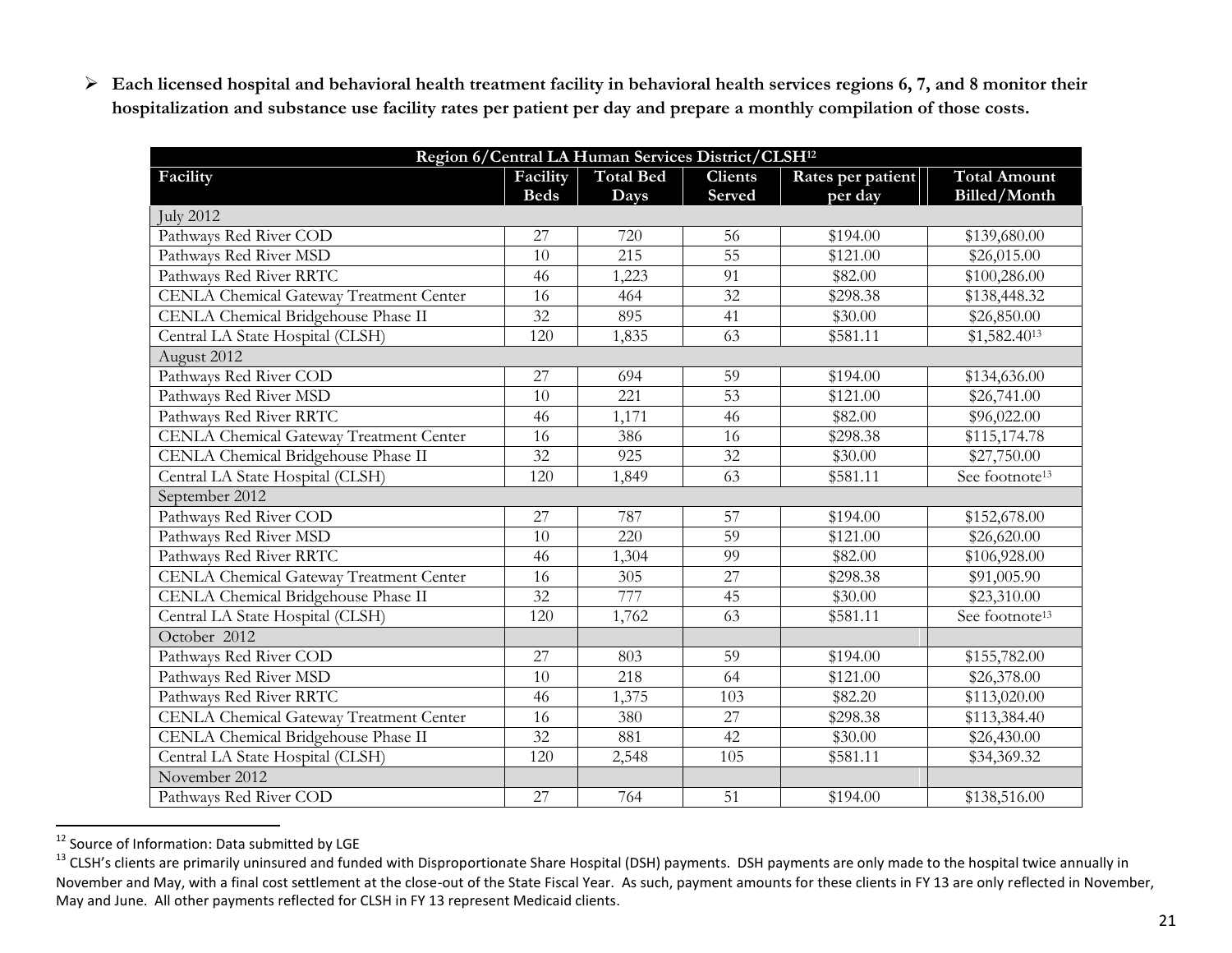| <b>CENLA Chemical Gateway Treatment Center</b> | 16              | 451   | 31              | \$298.38 | \$134,569.38               |
|------------------------------------------------|-----------------|-------|-----------------|----------|----------------------------|
| CENLA Chemical Bridgehouse Phase II            | 32              | 900   | 42              | \$30.00  | \$27,000.00                |
| Central LA State Hospital (CLSH)               | 120             | 2,939 | 100             | \$581.11 | \$5,754,239.00             |
| December 2012                                  |                 |       |                 |          |                            |
| Pathways Red River COD                         | 27              | 769   | 58              | \$194.00 | \$149,186.00               |
| Pathways Red River MSD                         | 10              | 268   | 62              | \$121.00 | \$32,428.00                |
| Pathways Red River RRTC                        | 46              | 1,426 | 83              | \$82.00  | \$107,830.00               |
| <b>CENLA Chemical Gateway Treatment Center</b> | 16              | 455   | 29              | \$298.38 | \$135,762.90               |
| CENLA Chemical Bridgehouse Phase II            | 32              | 829   | 42              | \$30.00  | \$24,760.00                |
| Central LA State Hospital (CLSH)               | 120             | 2,975 | 99              | \$581.11 | See footnote <sup>13</sup> |
| January 2013                                   |                 |       |                 |          |                            |
| Pathways Red River COD                         | 27              | 698   | 54              | \$194.00 | \$135,412.00               |
| Pathways Red River MSD                         | 10              | 272   | 57              | \$121.00 | \$32,912.00                |
| Pathways Red River RRTC                        | 46              | 1,229 | 99              | \$82.00  | \$100,778.00               |
| CENLA Chemical Gateway Treatment Center        | 16              | 466   | 35              | \$298.38 | \$139,045.08               |
| CENLA Chemical Bridgehouse Phase II            | 32              | 860   | 41              | \$30.00  | \$25,800.00                |
| Central LA State Hospital (CLSH)               | 120             | 3,102 | 106             | \$581.11 | \$3,518.90                 |
| February 2013                                  |                 |       |                 |          |                            |
| Pathways Red River COD                         | 27              | 676   | 60              | \$194.00 | \$131,144.00               |
| Pathways Red River MSD                         | 10              | 264   | 58              | \$121.00 | \$31,944.00                |
| Pathways Red River RRTC                        | 46              | 1,235 | 98              | \$82.00  | \$101,270.00               |
| <b>CENLA Chemical Gateway Treatment Center</b> | 16              | 413   | $\overline{37}$ | \$298.38 | \$123,230.94               |
| CENLA Chemical Bridgehouse Phase II            | 32              | 764   | 40              | \$30.00  | \$22,920.00                |
| Central LA State Hospital (CLSH)               | 120             | 3,008 | 113             | \$581.11 | \$33,705.61                |
| March 2013                                     |                 |       |                 |          |                            |
| Pathways Red River COD                         | 27              | 791   | 55              | \$194.00 | \$153,454.00               |
| Pathways Red River MSD                         | 10              | 280   | $\overline{67}$ | \$128.07 | \$35,860.00                |
| Pathways Red River RRTC                        | 46              | 1,452 | 105             | \$89.31  | \$129,678.00               |
| <b>CENLA Chemical Gateway Treatment Center</b> | 16              | 487   | 33              | \$298.38 | \$136,039.07               |
| CENLA Chemical Bridgehouse Phase II            | 32              | 789   | 43              | \$30.00  | \$23,670.00                |
| Central LA State Hospital (CLSH)               | 120             | 3,243 | 112             | \$581.11 | See footnote <sup>13</sup> |
| April 2013                                     |                 |       |                 |          |                            |
| Pathways Red River COD                         | 27              | 755   | 56              | \$194.00 | \$146,470.00               |
| Pathways Red River MSD                         | $\overline{10}$ | 259   | $\overline{60}$ | \$121.00 | \$31,339.00                |
| Pathways Red River RRTC                        | 46              | 1,368 | 109             | \$82.00  | \$112,176.00               |
| <b>CENLA Chemical Gateway Treatment Center</b> | 16              | 478   | 33              | \$298.38 | \$142,625.44               |
| CENLA Chemical Bridgehouse Phase II            | 32              | 789   | 43              | \$30.00  | \$23,670.00                |
| Central LA State Hospital (CLSH)               | 120             | 3,037 | 109             | \$581.11 | See footnote <sup>13</sup> |
| May 2013                                       |                 |       |                 |          |                            |
| Pathways Red River COD                         | 27              | 747   | 57              | \$194.00 | \$144,918.00               |
| Pathways Red River MSD                         | 10              | 271   | 65              | \$126.67 | \$34,328.00                |
| Pathways Red River RRTC                        | 46              | 1,402 | 101             | \$84.31  | \$118,200.00               |
|                                                |                 |       |                 |          |                            |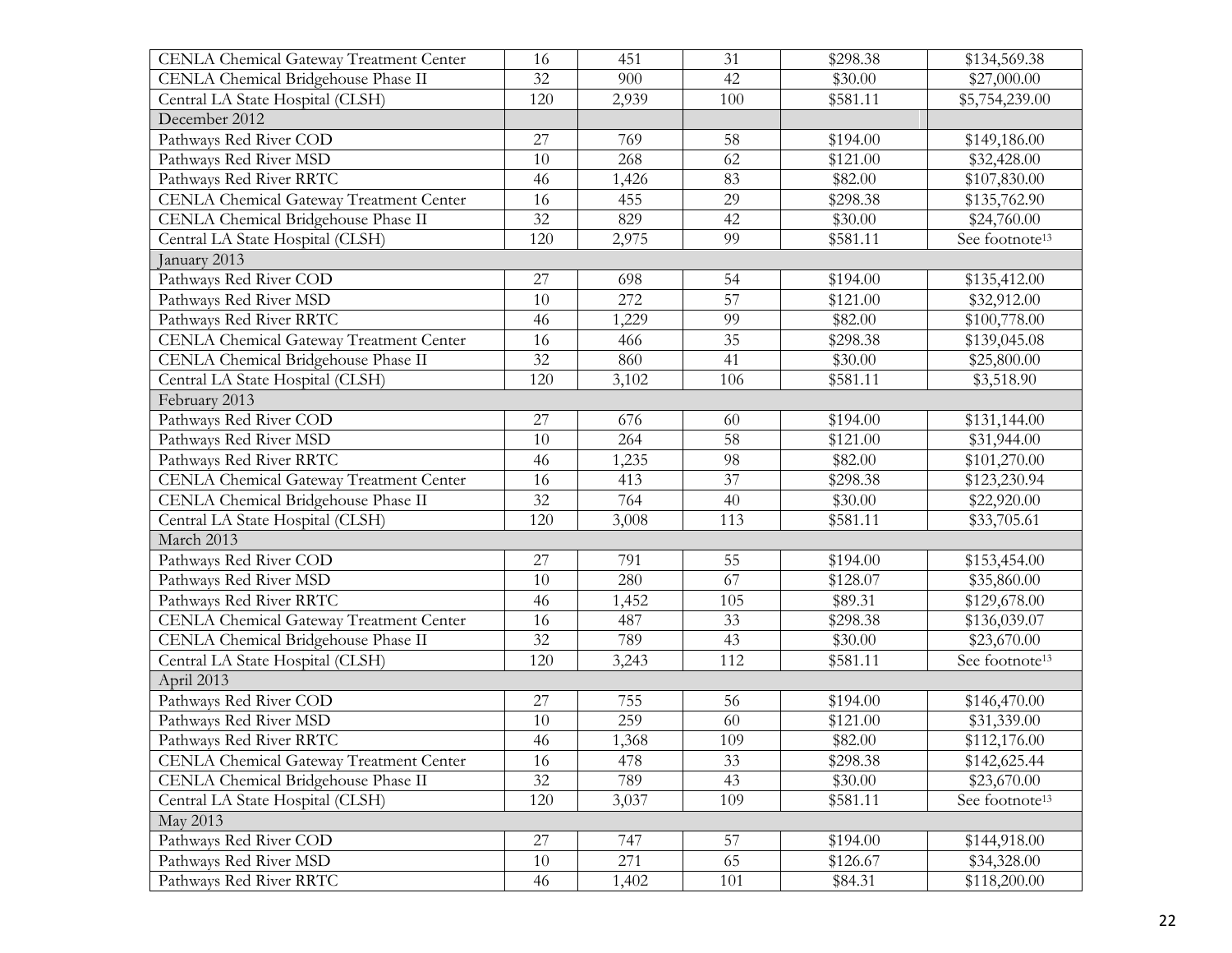| <b>CENLA Chemical Gateway Treatment Center</b> | 16  | 488   | 38  | \$298.38 | \$145,609.44   |
|------------------------------------------------|-----|-------|-----|----------|----------------|
| CENLA Chemical Bridgehouse Phase II            | 32  | 822   | 37  | \$30.00  | \$24,660.00    |
| Central LA State Hospital (CLSH)               | 120 | 3,276 | 113 | \$581.11 | \$6,836,609.88 |
| June 2013                                      |     |       |     |          |                |
| Pathways Red River COD                         | 27  | 712   | 57  | \$194.00 | \$138,128.00   |
| Pathways Red River MSD                         | 10  | 270   | 60  | \$126.07 | \$34,038.00    |
| Pathways Red River RRTC                        | 46  | 1,306 | 91  | \$86.21  | \$112,592.00   |
| <b>CENLA Chemical Gateway Treatment Center</b> | 16  | 480   | 42  | \$298.38 | \$143,222.40   |
| CENLA Chemical Bridgehouse Phase II            | 32  | 747   | 33  | \$30.00  | \$22,410.00    |
| Central LA State Hospital (CLSH)               | 120 | 3,231 | 112 | \$581.11 | \$8,659,593.00 |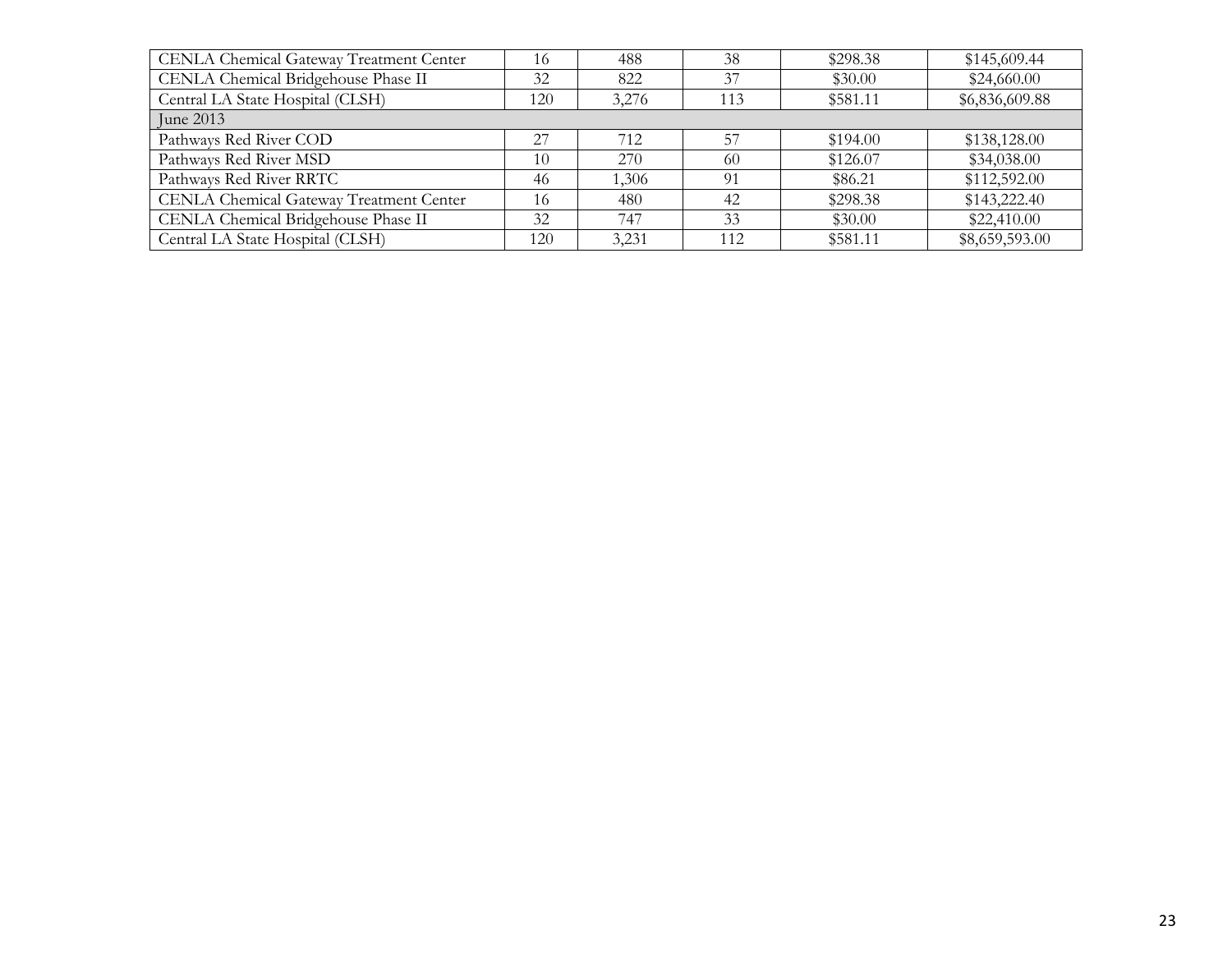| Region 7/Northwest LA Human Services District <sup>14</sup> |                 |                  |                 |                   |                     |  |  |  |
|-------------------------------------------------------------|-----------------|------------------|-----------------|-------------------|---------------------|--|--|--|
| Facility                                                    | Facility        | <b>Total Bed</b> | Clients         | Rates per patient | <b>Total Amount</b> |  |  |  |
|                                                             | <b>Beds</b>     | Days             | Served          | per day           | Billed/Month        |  |  |  |
| <b>July 2012</b>                                            |                 |                  |                 |                   |                     |  |  |  |
| <b>CADA STEPS Program</b>                                   | 10              | 184              | 44              | \$30.76           | \$5,659.85          |  |  |  |
| CADA Buckhalter Residential Program                         | 33              | 886              | $\overline{50}$ | \$24.45           | \$21,663.60         |  |  |  |
| <b>CADA</b> Cavanaugh Treatment Center                      | $\overline{16}$ | 221              | $\overline{19}$ | \$326.73          | \$72,207.96         |  |  |  |
| <b>CADA Family Success Program</b>                          | 14              | 299              | 14              | \$76.23           | \$22,793.00         |  |  |  |
| August 2012                                                 |                 |                  |                 |                   |                     |  |  |  |
| <b>CADA STEPS Program</b>                                   | 10              | 184              | 44              | \$25.41           | \$4,674.60          |  |  |  |
| CADA Buckhalter Residential Program                         | $\overline{33}$ | 845              | 66              | \$26.16           | \$22,106.40         |  |  |  |
| <b>CADA</b> Cavanaugh Treatment Center                      | $\overline{16}$ | 268              | 18              | \$303.95          | \$81,457.74         |  |  |  |
| <b>CADA Family Success Program</b>                          | 14              | 400              | $\overline{15}$ | \$77.26           | \$30,903.00         |  |  |  |
| September 2012                                              |                 |                  |                 |                   |                     |  |  |  |
| <b>CADA STEPS Program</b>                                   | 10              | 126              | $\overline{30}$ | \$35.00           | \$4,410.00          |  |  |  |
| CADA Buckhalter Residential Program                         | $\overline{33}$ | 886              | 50              | \$20.75           | \$18,388.20         |  |  |  |
| <b>CADA</b> Cavanaugh Treatment Center                      | 16              | 221              | 19              | \$259.23          | \$57,288.96         |  |  |  |
| <b>CADA</b> Family Success Program                          | 14              | 384              | 19              | \$77.38           | \$29,714.00         |  |  |  |
| October 2012                                                |                 |                  |                 |                   |                     |  |  |  |
| <b>CADA STEPS Program</b>                                   | 10              | 143              | 36              | \$30.32           | \$4,336.15          |  |  |  |
| CADA Buckhalter Residential Program                         | 33              | 797              | 58              | \$26.37           | \$21,018.30         |  |  |  |
| <b>CADA</b> Cavanaugh Treatment Center                      | $\overline{16}$ | 230              | 16              | \$298.38          | \$68,627.40         |  |  |  |
| <b>CADA Family Success Program</b>                          | 14              | 426              | 18              | \$75.50           | \$32,163.00         |  |  |  |
| November 2012                                               |                 |                  |                 |                   |                     |  |  |  |
| <b>CADA STEPS Program</b>                                   | 10              | 179              | 44              | \$30.98           | \$5,544.70          |  |  |  |
| CADA Buckhalter Residential Program                         | $\overline{33}$ | 784              | $\overline{66}$ | \$24.28           | \$19,037.10         |  |  |  |
| CADA Cavanaugh Treatment Center                             | 16              | 265              | 17              | \$130.81          | \$34,664.49         |  |  |  |
| <b>CADA Family Success Program</b>                          | 14              | 409              | 16              | \$73.48           | \$30,053.00         |  |  |  |
| December 2012                                               |                 |                  |                 |                   |                     |  |  |  |
| CADA STEPS Program                                          | 10              | 199              | 46              | \$32.33           | \$6,433.35          |  |  |  |
| CADA Buckhalter Residential Program                         | 33              | 852              | 46              | \$26.50           | \$22,576.50         |  |  |  |
| <b>CADA</b> Cavanaugh Treatment Center                      | 16              | 164              | 12              | \$73.62           | \$12,073.31         |  |  |  |
| <b>CADA</b> Family Success Program                          | 14              | 333              | 11              | \$73.02           | \$24,315.00         |  |  |  |
| January 2013                                                |                 |                  |                 |                   |                     |  |  |  |
| <b>CADA STEPS Program</b>                                   | 10              | 184              | 44              | \$30.62           | \$5,633.95          |  |  |  |
| CADA Buckhalter Residential Program                         | 33              | 886              | $\overline{50}$ | \$27.57           | \$24,422.70         |  |  |  |
| <b>CADA</b> Cavanaugh Treatment Center                      | 16              | $\overline{221}$ | 19              | \$124.16          | \$27,439.65         |  |  |  |
| <b>CADA Family Success Program</b>                          | 14              | 346              | 14              | \$72.97           | \$25,249.00         |  |  |  |
| February 2013                                               |                 |                  |                 |                   |                     |  |  |  |

 $14$  Source of Information: Data submitted by LGE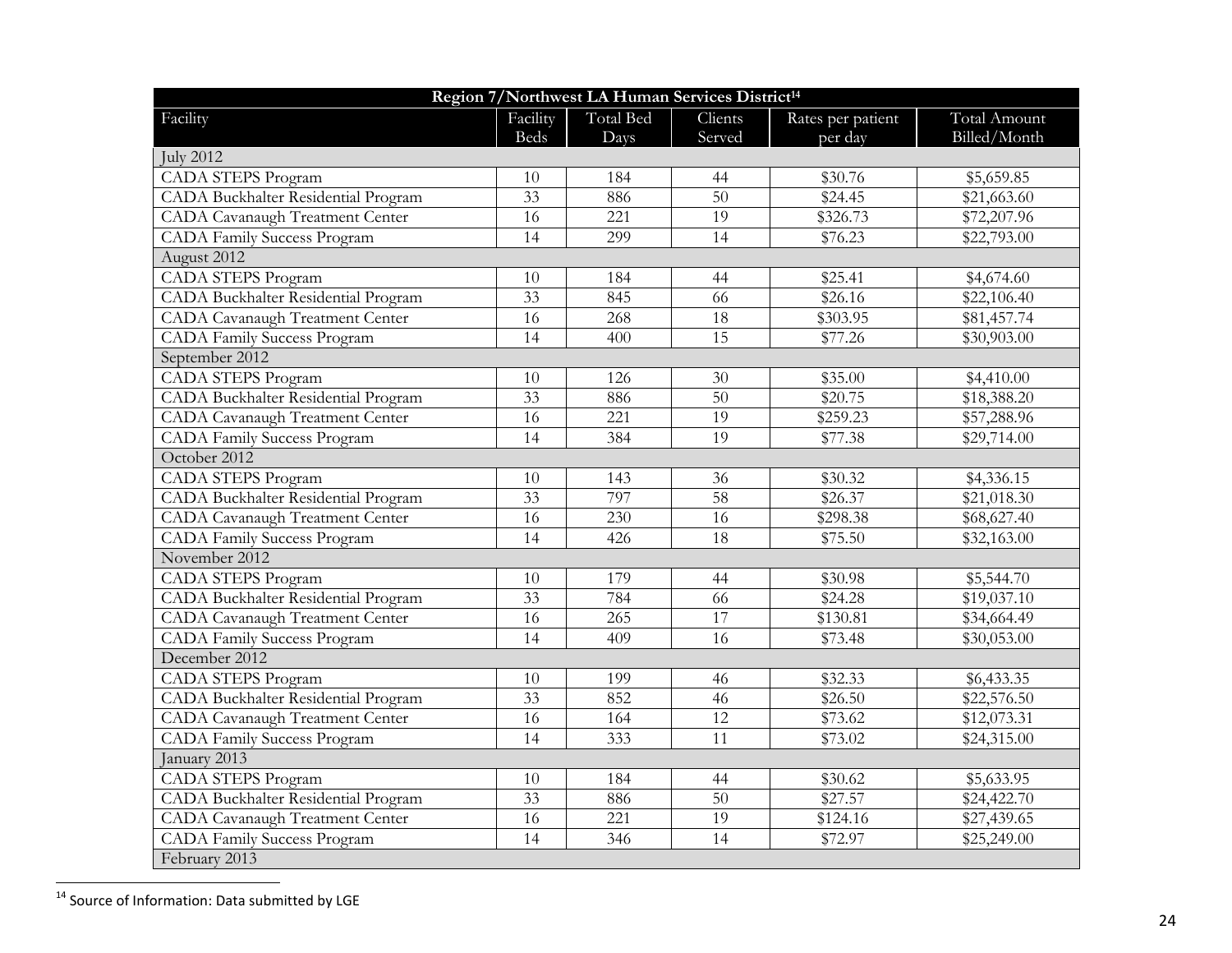| <b>CADA STEPS Program</b>              | 10             | 172 | 41              | \$32.61  | \$5,608.40  |  |  |  |  |
|----------------------------------------|----------------|-----|-----------------|----------|-------------|--|--|--|--|
| CADA Buckhalter Residential Program    | 33             | 790 | 54              | \$31.01  | \$24,495.00 |  |  |  |  |
| <b>CADA</b> Cavanaugh Treatment Center | 16             | 246 | 19              | \$94.80  | \$23,321.42 |  |  |  |  |
| <b>CADA Family Success Program</b>     | 13             | 340 | 15              | \$73.54  | \$25,005.00 |  |  |  |  |
| March 2013                             |                |     |                 |          |             |  |  |  |  |
| CADA STEPS Program                     | 10             | 232 | 53              | \$31.96  | \$7,415.45  |  |  |  |  |
| CADA Buckhalter Residential Program    | 33             | 795 | $\overline{53}$ | \$27.13  | \$21,570.30 |  |  |  |  |
| CADA Cavanaugh Treatment Center        | 16             | 222 | 18              | \$105.05 | \$23,321.42 |  |  |  |  |
| <b>CADA Family Success Program</b>     | 13             | 391 | 18              | \$73.34  | \$28,675.00 |  |  |  |  |
| April 2013                             |                |     |                 |          |             |  |  |  |  |
| <b>CADA STEPS Program</b>              | 10             | 227 | 56              | \$29.97  | \$6,802.60  |  |  |  |  |
| CADA Buckhalter Residential Program    | 33             | 973 | 56              | \$23.16  | \$22,536.00 |  |  |  |  |
| <b>CADA</b> Cavanaugh Treatment Center | 16             | 292 | 23              | \$91.00  | \$26,573.01 |  |  |  |  |
| <b>CADA Family Success Program</b>     | 13             | 470 | 16              | \$73.16  | \$34,383.00 |  |  |  |  |
| May 2013                               |                |     |                 |          |             |  |  |  |  |
| <b>CADA STEPS Program</b>              | 10             | 149 | 38              | \$24.14  | \$3,596.25  |  |  |  |  |
| CADA Medically Supported Detox Program | $\overline{5}$ | 61  | 14              | \$249.15 | \$15,198.00 |  |  |  |  |
| CADA High Intensity Residential        | 15             | 192 | 16              | \$40.40  | \$7,756.50  |  |  |  |  |
| CADA Buckhalter Residential Program    | 33             | 716 | 51              | \$19.71  | \$14,109.90 |  |  |  |  |
| CADA Cavanaugh Treatment Center        | 16             | 351 | 21              | \$98.62  | \$34,616.28 |  |  |  |  |
| <b>CADA Family Success Program</b>     | 13             | 425 | 18              | \$74.18  | \$31,527.00 |  |  |  |  |
| June 2013                              |                |     |                 |          |             |  |  |  |  |
| CADA STEPS Program                     | 10             | 130 | 30              | \$38.25  | \$4,972.04  |  |  |  |  |
| CADA Medically Supported Detox Program | 5              | 100 | 25              | \$118.50 | \$11,850.00 |  |  |  |  |
| CADA High Intensity Residential        | 15             | 361 | 34              | \$84.65  | \$30,558.18 |  |  |  |  |
| CADA Buckhalter Residential Program    | 33             | 978 | 51              | \$20.54  | \$20,090.00 |  |  |  |  |
| <b>CADA</b> Cavanaugh Treatment Center | 16             | 392 | 29              | \$93.70  | \$36,730.41 |  |  |  |  |
| <b>CADA Family Success Program</b>     | 13             | 292 | 20              | \$76.15  | \$22,236.00 |  |  |  |  |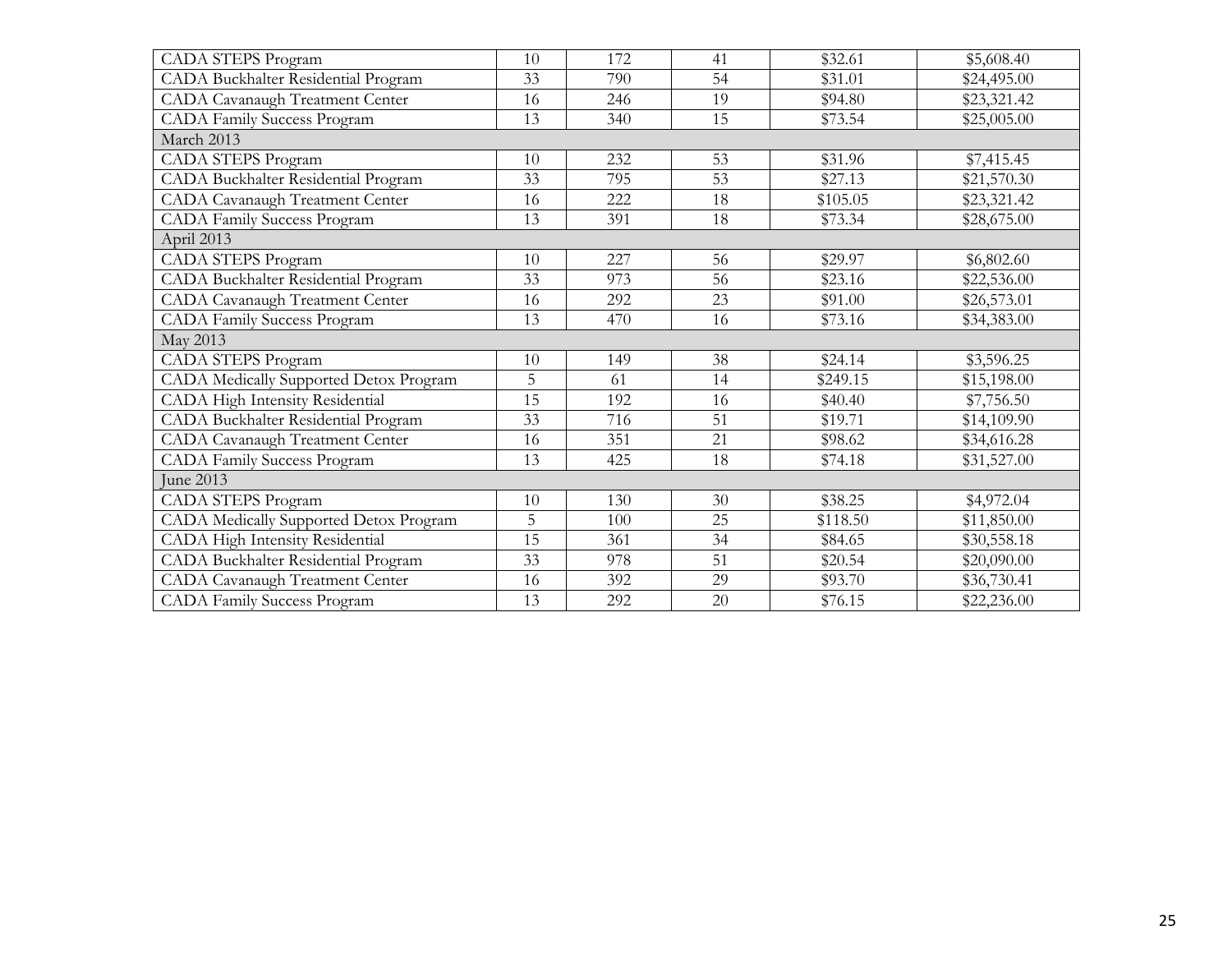| Region 8/Northeast Delta Human Services Authority <sup>15</sup> |                 |                  |                 |                     |                     |  |  |
|-----------------------------------------------------------------|-----------------|------------------|-----------------|---------------------|---------------------|--|--|
| Facility                                                        | Facility        | <b>Total Bed</b> | <b>Clients</b>  | Rates per patient   | <b>Total Amount</b> |  |  |
|                                                                 | <b>Beds</b>     | Days             | <b>Served</b>   | per day             | Billed/Month        |  |  |
| <b>July 2012</b>                                                |                 |                  |                 |                     |                     |  |  |
| Rayville Recovery Residential Substance Use Rehab               | 55              | 1,802            | 116             | \$102.00            | \$183,804.00        |  |  |
| Rayville Recovery Medically Supported Detox                     | 10              | 181              | 49              | \$150.00            | \$27,150.00         |  |  |
| Rays of Sonshine Women's Residential Substance Use              | 6               | 174              | 10              | $\overline{$}66.00$ | \$11,484.00         |  |  |
| Rays of Sonshine Moms with Children                             | 9               | 261              | 12              | \$70.00             | \$18,270.00         |  |  |
| Residential Substance Use                                       |                 |                  |                 |                     |                     |  |  |
| August 2012                                                     |                 |                  |                 |                     |                     |  |  |
| Rayville Recovery Residential Substance Use Rehab               | 55              | 1,759            | 120             | \$102.00            | \$179,418.00        |  |  |
| Rayville Recovery Medically Supported Detox                     | 10              | 254              | 53              | \$150.00            | \$38,100.00         |  |  |
| Rays of Sonshine Women's Residential Substance Use              | 6               | 211              | $\overline{13}$ | \$66.00             | \$13,926.00         |  |  |
| Rays of Sonshine Moms with Children                             | $\overline{9}$  | 192              | $\overline{11}$ | \$70.00             | \$13,440.00         |  |  |
| Residential Substance Use                                       |                 |                  |                 |                     |                     |  |  |
| September 2012                                                  |                 |                  |                 |                     |                     |  |  |
| Rayville Recovery Residential Substance Use Rehab               | 55              | 1,543            | 122             | \$102.00            | \$157,386.00        |  |  |
| Rayville Recovery Medically Supported Detox                     | $\overline{10}$ | 233              | 52              | \$150.00            | \$34,950.00         |  |  |
| Rays of Sonshine Women's Residential Substance Use              | 6               | 211              | 13              | \$66.00             | \$13,926.00         |  |  |
| Rays of Sonshine Moms with Children                             | 9               | 192              | 11              | \$70.00             | \$13,440.00         |  |  |
| Residential Substance Use                                       |                 |                  |                 |                     |                     |  |  |
| October 2012                                                    |                 |                  |                 |                     |                     |  |  |
| Rayville Recovery Residential Substance Use Rehab               | 55              | 1,600            | 127             | \$102.00            | \$163,200.00        |  |  |
| Rayville Recovery Medically Supported Detox                     | $\overline{10}$ | 184              | 53              | \$150.00            | \$27,600.00         |  |  |
| Rays of Sonshine Women's Residential Substance Use              | 6               | 202              | $\overline{12}$ | \$66.00             | \$13,260.50         |  |  |
| Rays of Sonshine Moms with Children                             | 9               | $\overline{210}$ | 9               | \$70.00             | \$12,344.00         |  |  |
| Residential Substance Use                                       |                 |                  |                 |                     |                     |  |  |
| November 2012                                                   |                 |                  |                 |                     |                     |  |  |
| Rayville Recovery Residential Substance Use Rehab               | $\overline{55}$ | 1,611            | 122             | \$102.00            | \$164.322.00        |  |  |
| Rayville Recovery Medically Supported Detox                     | 10              | 156              | 48              | \$150.00            | \$23,400.00         |  |  |
| Rays of Sonshine Women's Residential Substance Use              | 6               | 226              | 11              | \$66.00             | \$10,517.40         |  |  |
| Rays of Sonshine Moms with Children                             | 9               | 178              | 11              | \$70.00             | \$9,290.00          |  |  |
| Residential Substance Use                                       |                 |                  |                 |                     |                     |  |  |
| December 2012                                                   |                 |                  |                 |                     |                     |  |  |
| Rayville Recovery Residential Substance Use Rehab               | 55              | 1,661            | 130             | \$102.00            | \$169,422.00        |  |  |
| Rayville Recovery Medically Supported Detox                     | 10              | 108              | 34              | \$150.00            | \$16,200.00         |  |  |
| Rays of Sonshine Women's                                        | 6               | 183              | $\overline{11}$ | \$66.00             | \$12,078.00         |  |  |
| Residential Substance Use                                       |                 |                  |                 |                     |                     |  |  |
| Rays of Sonshine Moms with Children                             | 9               | 231              | 11              | \$70.00             | \$12,446.00         |  |  |

<sup>&</sup>lt;sup>15</sup> Source of Information: Data submitted by LGE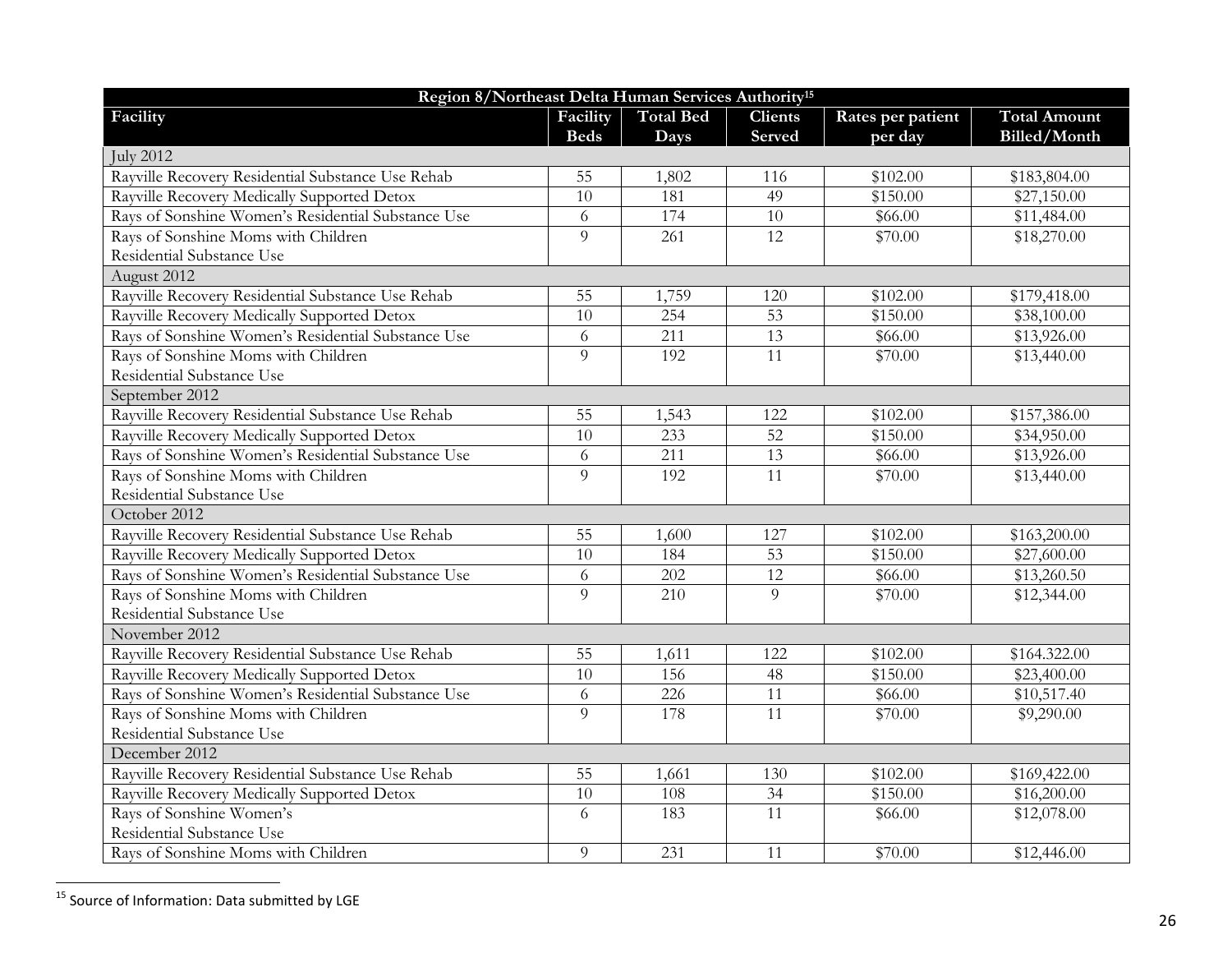| Residential Substance Use                                 |    |          |                |          |              |  |  |
|-----------------------------------------------------------|----|----------|----------------|----------|--------------|--|--|
| January 2013                                              |    |          |                |          |              |  |  |
| Rayville Recovery Residential Substance Use Rehab         | 55 | 1698     | 133            | \$102.00 | \$173,196.00 |  |  |
| Rayville Recovery Medically Supported Detox               | 10 | 188      | 54             | \$150.00 | \$28,200.00  |  |  |
| Rays of Sonshine Women's Residential Substance Use        | 6  | 186      | 9              | \$66.00  | \$12,276.00  |  |  |
| Rays of Sonshine Moms with Children                       | 9  | 179      | $\overline{7}$ | \$70.00  | \$7,872.00   |  |  |
| Residential Substance Use                                 |    |          |                |          |              |  |  |
| February 2013                                             |    |          |                |          |              |  |  |
| Rayville Recovery Residential Substance Use Rehab         | 55 | 1499     | 132            | \$102.00 | \$152,898.00 |  |  |
| Rayville Recovery Medically Supported Detox               | 10 | 178      | 56             | \$150.00 | \$26,700.00  |  |  |
| Rays of Sonshine Women's Residential Substance Use        | 6  | 186      | 9              | \$66.00  | \$12,276.00  |  |  |
| Rays of Sonshine Moms with Children                       | 9  | 179      | $\overline{7}$ | \$70.00  | \$7,872.00   |  |  |
| Residential Substance Use                                 |    |          |                |          |              |  |  |
| March 2013                                                |    |          |                |          |              |  |  |
| Rayville Recovery Residential Substance Use Rehab         | 55 | 1745     | 147            | \$102.00 | \$177,900.00 |  |  |
| Rayville Recovery Medically Supported Detox               | 10 | 177      | 55             | \$150.00 | \$26,550.00  |  |  |
| Rays of Sonshine Women's Residential Substance Use        | 6  | 118      | $\overline{7}$ | \$66.00  | \$7,788.00   |  |  |
| Rays of Sonshine Moms with Children Residential Substance | 9  | 172      | 14             | \$32.00  | \$5,504.00   |  |  |
| Use (Room & Board)                                        |    |          |                |          |              |  |  |
| Rays of Sonshine Moms with Children Residential Substance | 9  | 117      | 14             | \$38.00  | \$4,446.00   |  |  |
| Use (Treatment)                                           |    |          |                |          |              |  |  |
| April 2013                                                |    |          |                |          |              |  |  |
| Rayville Recovery Residential Substance Use Rehab         | 55 | 1549     | 129            | \$102.00 | \$157,998.00 |  |  |
| Rayville Recovery Medically Supported Detox               | 10 | 208      | 55             | \$150.00 | \$31,200.00  |  |  |
| Rays of Sonshine Moms with Children                       | 9  | $\Omega$ | $\Omega$       | \$0.00   | \$0.00       |  |  |
| Residential Substance Use                                 |    |          |                |          |              |  |  |
| Rays of Sonshine Women's                                  | 6  | 156      | 10             | \$23.49  | \$4,368.00   |  |  |
| Residential Substance Use (Room & Board)                  |    |          |                |          |              |  |  |
| Rays of Sonshine Women's                                  | 6  | 125      | 10             | \$38.00  | \$4,750.00   |  |  |
| Residential Substance Use (Treatment)                     |    |          |                |          |              |  |  |
| Rays of Sonshine Moms with Children                       | 9  | 142      | 10             | \$85.00  | \$12,070.00  |  |  |
| Residential Substance Use -TANF women                     |    |          |                |          |              |  |  |
| Rays of Sonshine Moms with Children                       | 9  | 99       | 10             | \$66.00  | \$6,534.00   |  |  |
| Residential Substance Use -TANF children                  |    |          |                |          |              |  |  |
| May 2013                                                  |    |          |                |          |              |  |  |
| Rayville Recovery Residential Substance Use Rehab         | 55 | 1669     | 145            | \$102.00 | \$170,238.00 |  |  |
| Rayville Recovery Medically Supported Detox               | 10 | 186      | 63             | \$150.00 | \$27,900.00  |  |  |
| Rays of Sonshine Women's                                  | 6  | 138      | 10             | \$66.00  | \$9,108.00   |  |  |
| Residential Substance Use                                 |    |          |                |          |              |  |  |
| Rays of Sonshine Moms with Children                       | 9  | $\theta$ | $\overline{0}$ | \$0.00   | \$0.00       |  |  |
| Residential Substance Use (TANF funds used)               |    |          |                |          |              |  |  |
| Rays of Sonshine Moms with Children                       | 9  | 128      | 12             | \$85.00  | \$10,880.00  |  |  |
| Residential Substance Use -TANF women                     |    |          |                |          |              |  |  |